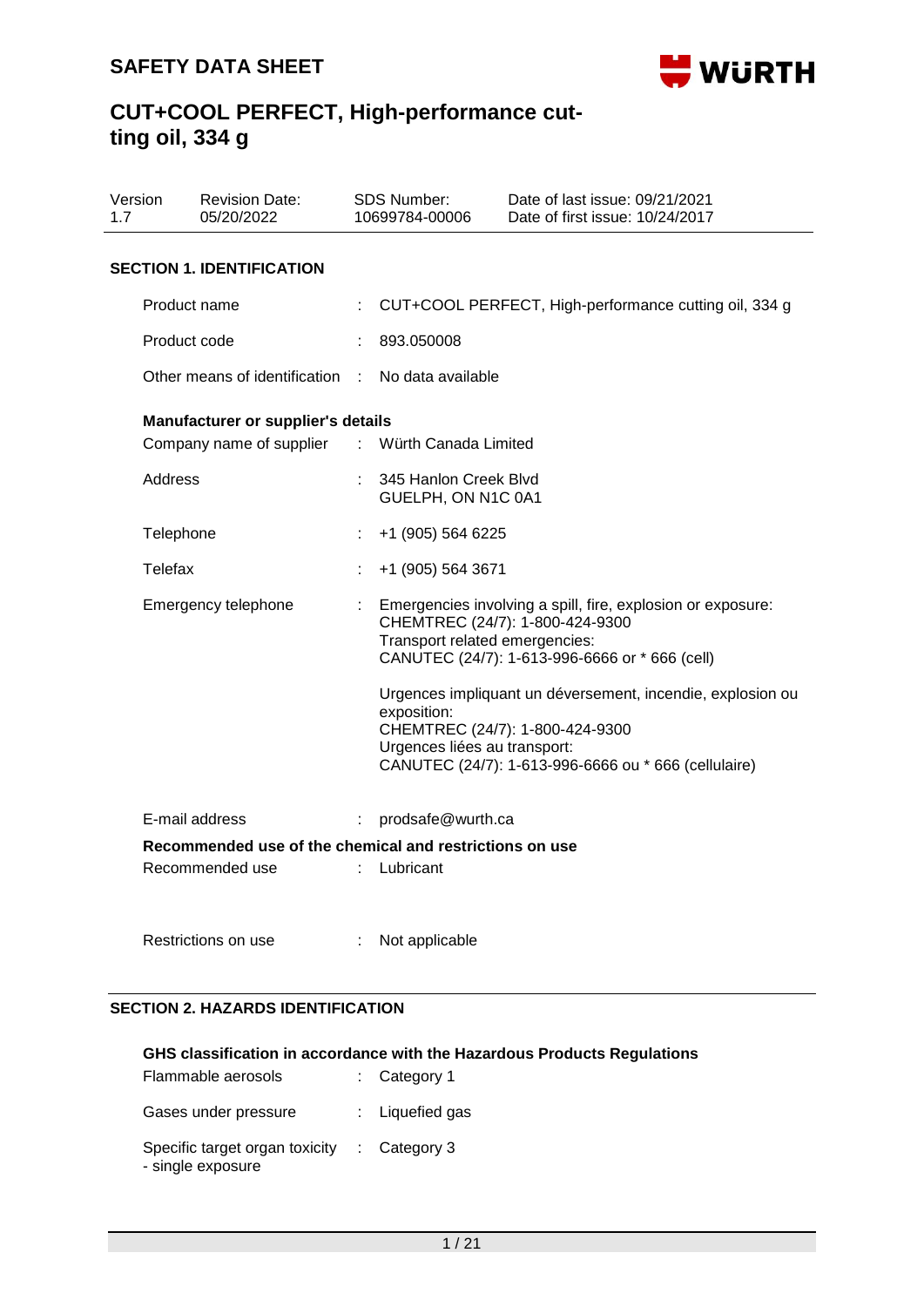

| Version<br>1.7 | <b>Revision Date:</b><br>05/20/2022            |  | SDS Number:<br>10699784-00006                                                                                                            | Date of last issue: 09/21/2021<br>Date of first issue: 10/24/2017                                                                                                                                                                                                             |  |  |
|----------------|------------------------------------------------|--|------------------------------------------------------------------------------------------------------------------------------------------|-------------------------------------------------------------------------------------------------------------------------------------------------------------------------------------------------------------------------------------------------------------------------------|--|--|
|                | <b>GHS label elements</b><br>Hazard pictograms |  |                                                                                                                                          |                                                                                                                                                                                                                                                                               |  |  |
|                | Signal Word                                    |  | Danger                                                                                                                                   |                                                                                                                                                                                                                                                                               |  |  |
|                | <b>Hazard Statements</b>                       |  | H222 Extremely flammable aerosol.<br>H280 Contains gas under pressure; may explode if heated.<br>H336 May cause drowsiness or dizziness. |                                                                                                                                                                                                                                                                               |  |  |
|                | <b>Precautionary Statements</b>                |  | <b>Prevention:</b><br>P261 Avoid breathing spray.                                                                                        | P210 Keep away from heat, hot surfaces, sparks, open flames<br>and other ignition sources. No smoking.<br>P211 Do not spray on an open flame or other ignition source.<br>P251 Do not pierce or burn, even after use.<br>P271 Use only outdoors or in a well-ventilated area. |  |  |
|                |                                                |  | <b>Response:</b><br>unwell.                                                                                                              | P304 + P340 + P312 IF INHALED: Remove person to fresh air<br>and keep comfortable for breathing. Call a doctor if you feel                                                                                                                                                    |  |  |
|                |                                                |  | Storage:<br>tightly closed.<br>P405 Store locked up.<br>tures exceeding 50 °C (122 °F).                                                  | P403 + P233 Store in a well-ventilated place. Keep container<br>P410 + P412 Protect from sunlight. Do not expose to tempera-                                                                                                                                                  |  |  |
|                |                                                |  | Disposal:<br>disposal plant.                                                                                                             | P501 Dispose of contents and container to an approved waste                                                                                                                                                                                                                   |  |  |
|                | Other hazards                                  |  |                                                                                                                                          |                                                                                                                                                                                                                                                                               |  |  |

None known.

### **SECTION 3. COMPOSITION/INFORMATION ON INGREDIENTS**

Substance / Mixture : Mixture

# **Components**

| Chemical name                                                | ICommon<br>Name/Synonym                                                             | ICAS-No.   | Concentration (% w/w) |
|--------------------------------------------------------------|-------------------------------------------------------------------------------------|------------|-----------------------|
| Distillates (petroleum),<br>hydrotreated heavy<br>paraffinic | Mineral oil, pe-<br>troleum distil-<br>lates, hy-<br>drotreated<br>heavy paraffinic | 64742-54-7 | $>=$ 30 - < 60 $*$    |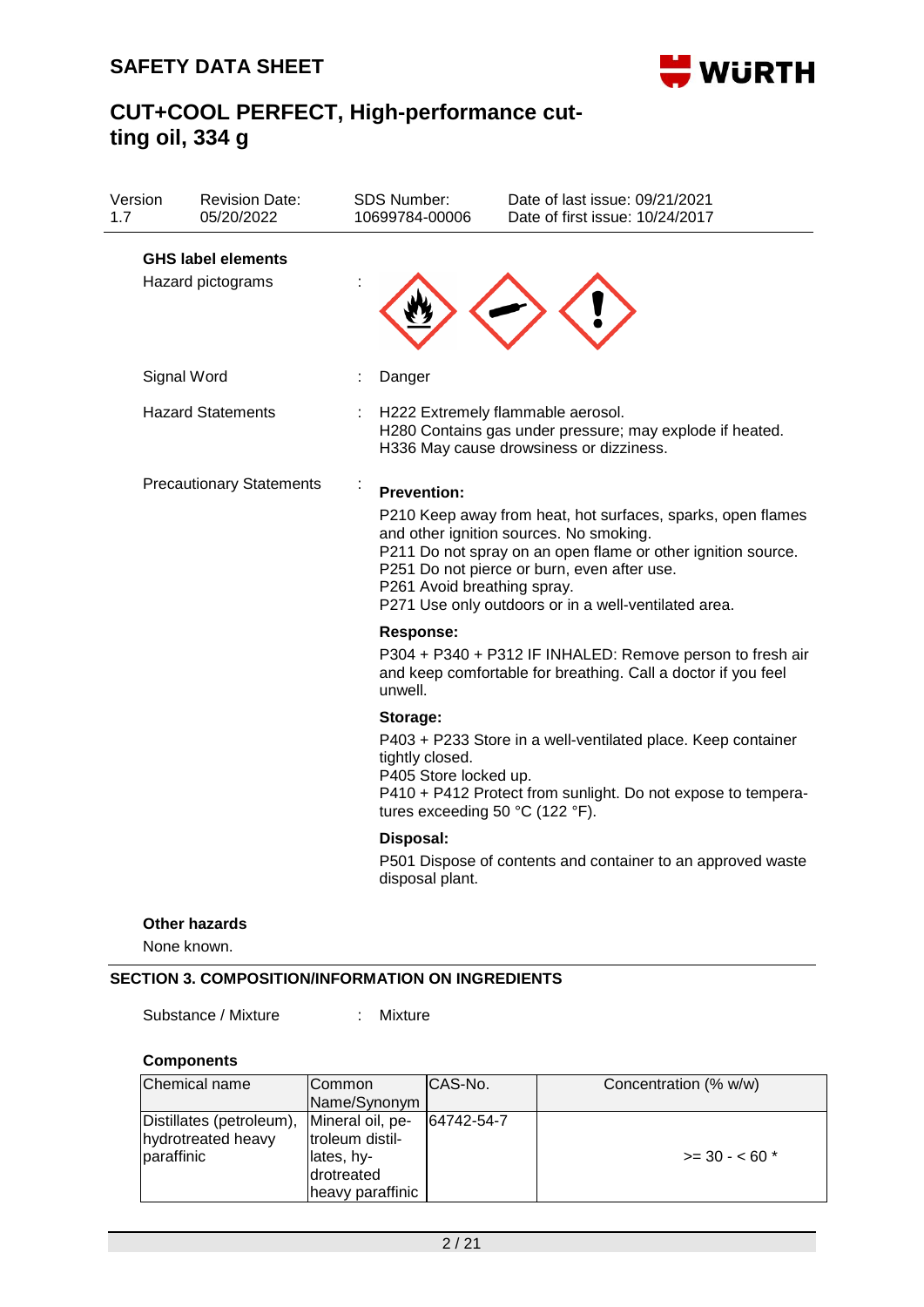

## **CUT+COOL PERFECT, High-performance cutting oil, 334 g**

| Version<br>1.7 | <b>Revision Date:</b><br>05/20/2022                 | <b>SDS Number:</b><br>10699784-00006                                                 |            | Date of last issue: 09/21/2021<br>Date of first issue: 10/24/2017 |
|----------------|-----------------------------------------------------|--------------------------------------------------------------------------------------|------------|-------------------------------------------------------------------|
| <b>Butane</b>  |                                                     | No data availa-<br>lble                                                              | 106-97-8   | $>= 10 - < 30$ *                                                  |
| Isobutane      |                                                     | Propane, 2-<br>methyl-                                                               | 75-28-5    | $>= 10 - < 30$ *                                                  |
| laffinic       | Distillates (petroleum),<br>hydrotreated light par- | Mineral oil, pe-<br>troleum distil-<br>llates, hv-<br>drotreated light<br>paraffinic | 64742-55-8 | $>= 10 - < 30$ *                                                  |
| Rape oil       |                                                     | INo data availa-<br><b>ble</b>                                                       | 8002-13-9  | $>= 5 - < 10$ *                                                   |
| Propane        |                                                     | Dimethylme-<br>lthane                                                                | 74-98-6    | $>= 1 - 5$ *                                                      |

\* Actual concentration or concentration range is withheld as a trade secret

### **SECTION 4. FIRST AID MEASURES**

| General advice                                                    | In the case of accident or if you feel unwell, seek medical ad-<br>vice immediately.<br>When symptoms persist or in all cases of doubt seek medical<br>advice.                    |
|-------------------------------------------------------------------|-----------------------------------------------------------------------------------------------------------------------------------------------------------------------------------|
| If inhaled                                                        | If inhaled, remove to fresh air.<br>Get medical attention if symptoms occur.                                                                                                      |
| In case of skin contact                                           | In case of contact, immediately flush skin with plenty of water.<br>Get medical attention if symptoms occur.                                                                      |
| In case of eye contact                                            | Flush eyes with water as a precaution.<br>Get medical attention if irritation develops and persists.                                                                              |
| If swallowed                                                      | If swallowed, DO NOT induce vomiting.<br>Get medical attention if symptoms occur.<br>Rinse mouth thoroughly with water.                                                           |
| Most important symptoms<br>and effects, both acute and<br>delayed | May cause drowsiness or dizziness.                                                                                                                                                |
| Protection of first-aiders                                        | First Aid responders should pay attention to self-protection,<br>and use the recommended personal protective equipment<br>when the potential for exposure exists (see section 8). |
| Notes to physician                                                | Treat symptomatically and supportively.                                                                                                                                           |

#### **SECTION 5. FIRE-FIGHTING MEASURES**

| Suitable extinguishing media : Water spray |                        |
|--------------------------------------------|------------------------|
|                                            | Alcohol-resistant foam |
|                                            | Carbon dioxide (CO2)   |
|                                            | Dry chemical           |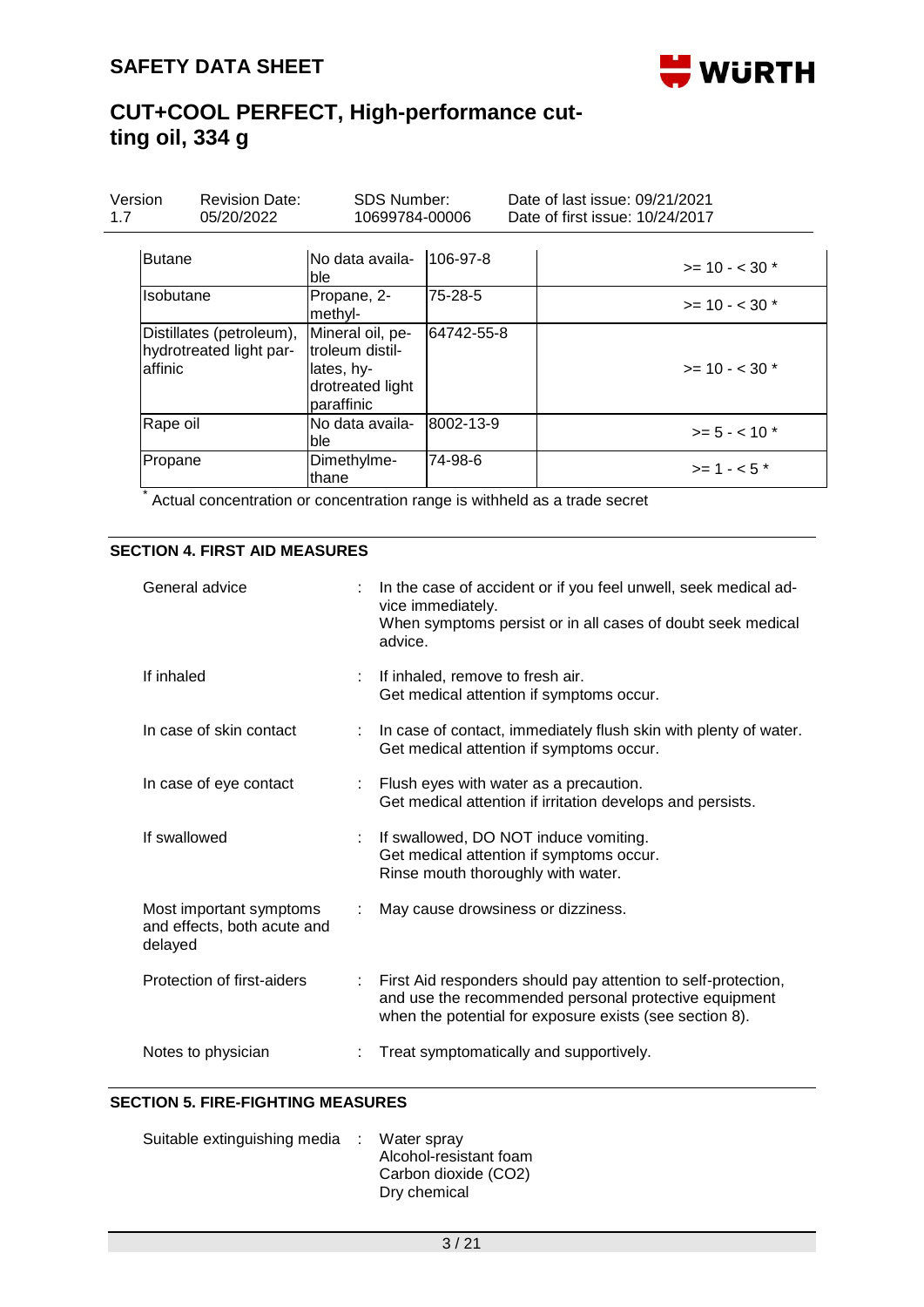

| 1.7 | Version  | <b>Revision Date:</b><br>05/20/2022                 | <b>SDS Number:</b><br>10699784-00006 | Date of last issue: 09/21/2021<br>Date of first issue: 10/24/2017                                                                                                                                                                 |
|-----|----------|-----------------------------------------------------|--------------------------------------|-----------------------------------------------------------------------------------------------------------------------------------------------------------------------------------------------------------------------------------|
|     | media    | Unsuitable extinguishing                            | High volume water jet                |                                                                                                                                                                                                                                   |
|     | fighting | Specific hazards during fire                        | due to the high vapor pressure.      | Flash back possible over considerable distance.<br>Vapors may form explosive mixtures with air.<br>Exposure to combustion products may be a hazard to health.<br>If the temperature rises there is danger of the vessels bursting |
|     | ucts     | Hazardous combustion prod- :                        | Carbon oxides                        |                                                                                                                                                                                                                                   |
|     | ods      | Specific extinguishing meth-                        | SO.<br>Evacuate area.                | Use extinguishing measures that are appropriate to local cir-<br>cumstances and the surrounding environment.<br>Use water spray to cool unopened containers.<br>Remove undamaged containers from fire area if it is safe to do    |
|     |          | Special protective equipment :<br>for fire-fighters |                                      | In the event of fire, wear self-contained breathing apparatus.<br>Use personal protective equipment.                                                                                                                              |

### **SECTION 6. ACCIDENTAL RELEASE MEASURES**

| Personal precautions, protec- :<br>tive equipment and emer-<br>gency procedures | Remove all sources of ignition.<br>Use personal protective equipment.<br>Follow safe handling advice (see section 7) and personal pro-<br>tective equipment recommendations (see section 8).                                                                                                                                                                                                                                                                                                                                                                                                                                                                                                                                                                                        |
|---------------------------------------------------------------------------------|-------------------------------------------------------------------------------------------------------------------------------------------------------------------------------------------------------------------------------------------------------------------------------------------------------------------------------------------------------------------------------------------------------------------------------------------------------------------------------------------------------------------------------------------------------------------------------------------------------------------------------------------------------------------------------------------------------------------------------------------------------------------------------------|
| Environmental precautions                                                       | Avoid release to the environment.<br>Prevent further leakage or spillage if safe to do so.<br>Prevent spreading over a wide area (e.g., by containment or<br>oil barriers).<br>Retain and dispose of contaminated wash water.<br>Local authorities should be advised if significant spillages<br>cannot be contained.                                                                                                                                                                                                                                                                                                                                                                                                                                                               |
| Methods and materials for<br>containment and cleaning up                        | Non-sparking tools should be used.<br>Soak up with inert absorbent material.<br>Suppress (knock down) gases/vapors/mists with a water spray<br>jet.<br>For large spills, provide diking or other appropriate contain-<br>ment to keep material from spreading. If diked material can be<br>pumped, store recovered material in appropriate container.<br>Clean up remaining materials from spill with suitable absor-<br>bent.<br>Local or national regulations may apply to releases and dispo-<br>sal of this material, as well as those materials and items em-<br>ployed in the cleanup of releases. You will need to determine<br>which regulations are applicable.<br>Sections 13 and 15 of this SDS provide information regarding<br>certain local or national requirements. |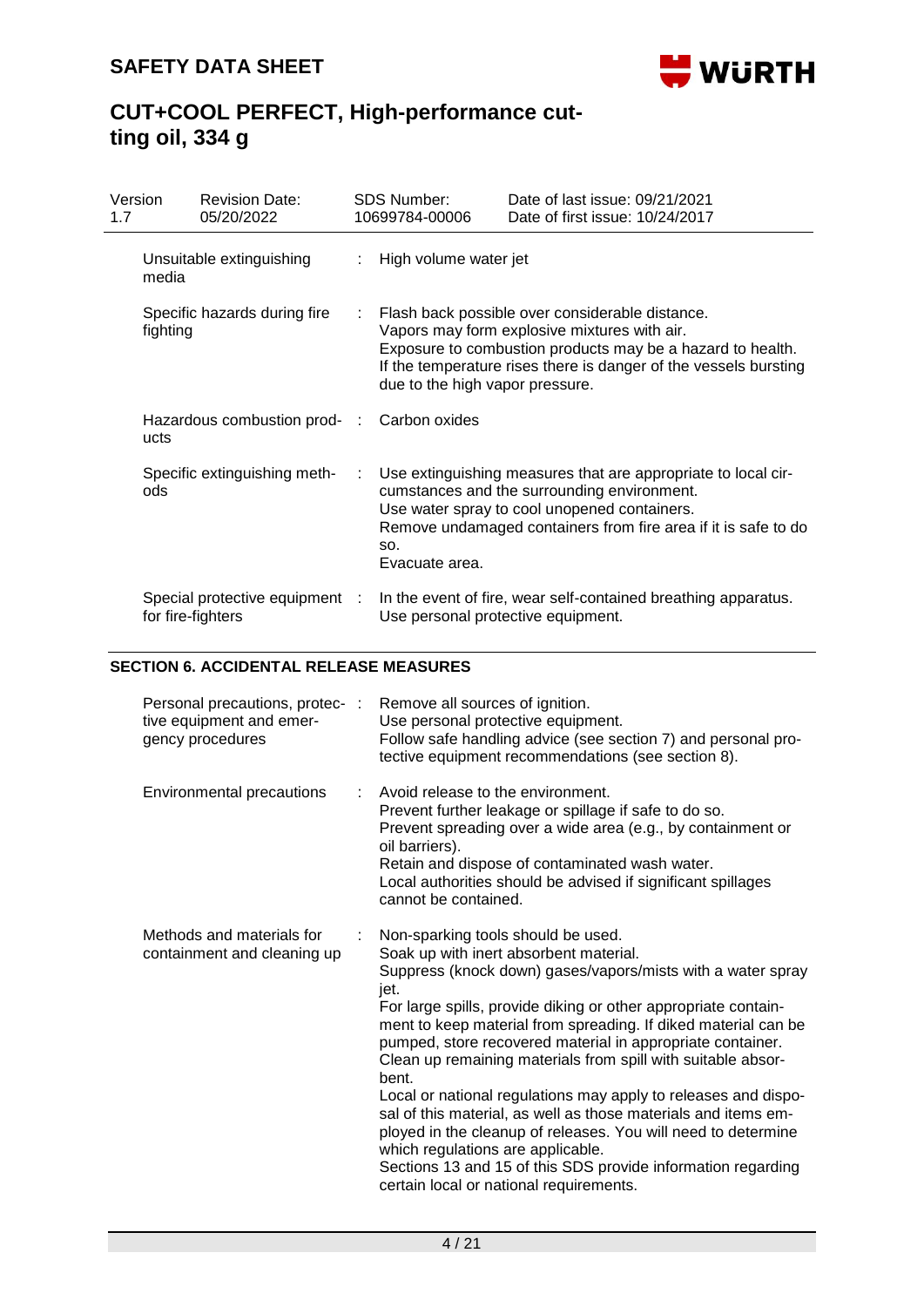

| Version<br>1.7 |                                        | <b>Revision Date:</b><br>05/20/2022 |      | <b>SDS Number:</b><br>10699784-00006                                                                                                                  | Date of last issue: 09/21/2021<br>Date of first issue: 10/24/2017                                                                                                                                                                                                                                                                                                                                                                                                          |  |  |  |  |  |
|----------------|----------------------------------------|-------------------------------------|------|-------------------------------------------------------------------------------------------------------------------------------------------------------|----------------------------------------------------------------------------------------------------------------------------------------------------------------------------------------------------------------------------------------------------------------------------------------------------------------------------------------------------------------------------------------------------------------------------------------------------------------------------|--|--|--|--|--|
|                | <b>SECTION 7. HANDLING AND STORAGE</b> |                                     |      |                                                                                                                                                       |                                                                                                                                                                                                                                                                                                                                                                                                                                                                            |  |  |  |  |  |
|                |                                        | <b>Technical measures</b>           |      | See Engineering measures under EXPOSURE<br>CONTROLS/PERSONAL PROTECTION section.                                                                      |                                                                                                                                                                                                                                                                                                                                                                                                                                                                            |  |  |  |  |  |
|                |                                        | Local/Total ventilation             |      | ventilation.<br>tion.                                                                                                                                 | If sufficient ventilation is unavailable, use with local exhaust<br>If advised by assessment of the local exposure potential, use<br>only in an area equipped with explosion-proof exhaust ventila-                                                                                                                                                                                                                                                                        |  |  |  |  |  |
|                |                                        | Advice on safe handling             |      | Avoid breathing spray.<br>Do not swallow.<br>Avoid contact with eyes.<br>sessment<br>environment.                                                     | Avoid prolonged or repeated contact with skin.<br>Handle in accordance with good industrial hygiene and safety<br>practice, based on the results of the workplace exposure as-<br>Keep away from heat, hot surfaces, sparks, open flames and<br>other ignition sources. No smoking.<br>Take precautionary measures against static discharges.<br>Take care to prevent spills, waste and minimize release to the<br>Do not spray on an open flame or other ignition source. |  |  |  |  |  |
|                |                                        | Conditions for safe storage         | t.   | Store locked up.<br>Keep tightly closed.<br>Keep cool. Protect from sunlight.                                                                         | Keep in a cool, well-ventilated place.<br>Store in accordance with the particular national regulations.<br>Do not pierce or burn, even after use.                                                                                                                                                                                                                                                                                                                          |  |  |  |  |  |
|                |                                        | Materials to avoid                  |      | Organic peroxides<br>Oxidizing agents<br>Flammable solids<br>Pyrophoric liquids<br>Pyrophoric solids<br>flammable gases<br><b>Explosives</b><br>Gases | Do not store with the following product types:<br>Self-reactive substances and mixtures<br>Self-heating substances and mixtures<br>Substances and mixtures which in contact with water emit                                                                                                                                                                                                                                                                                |  |  |  |  |  |
|                | perature                               | Recommended storage tem-            | - 11 | $<$ 40 °C                                                                                                                                             |                                                                                                                                                                                                                                                                                                                                                                                                                                                                            |  |  |  |  |  |
|                |                                        | Storage period                      |      | 24 Months                                                                                                                                             |                                                                                                                                                                                                                                                                                                                                                                                                                                                                            |  |  |  |  |  |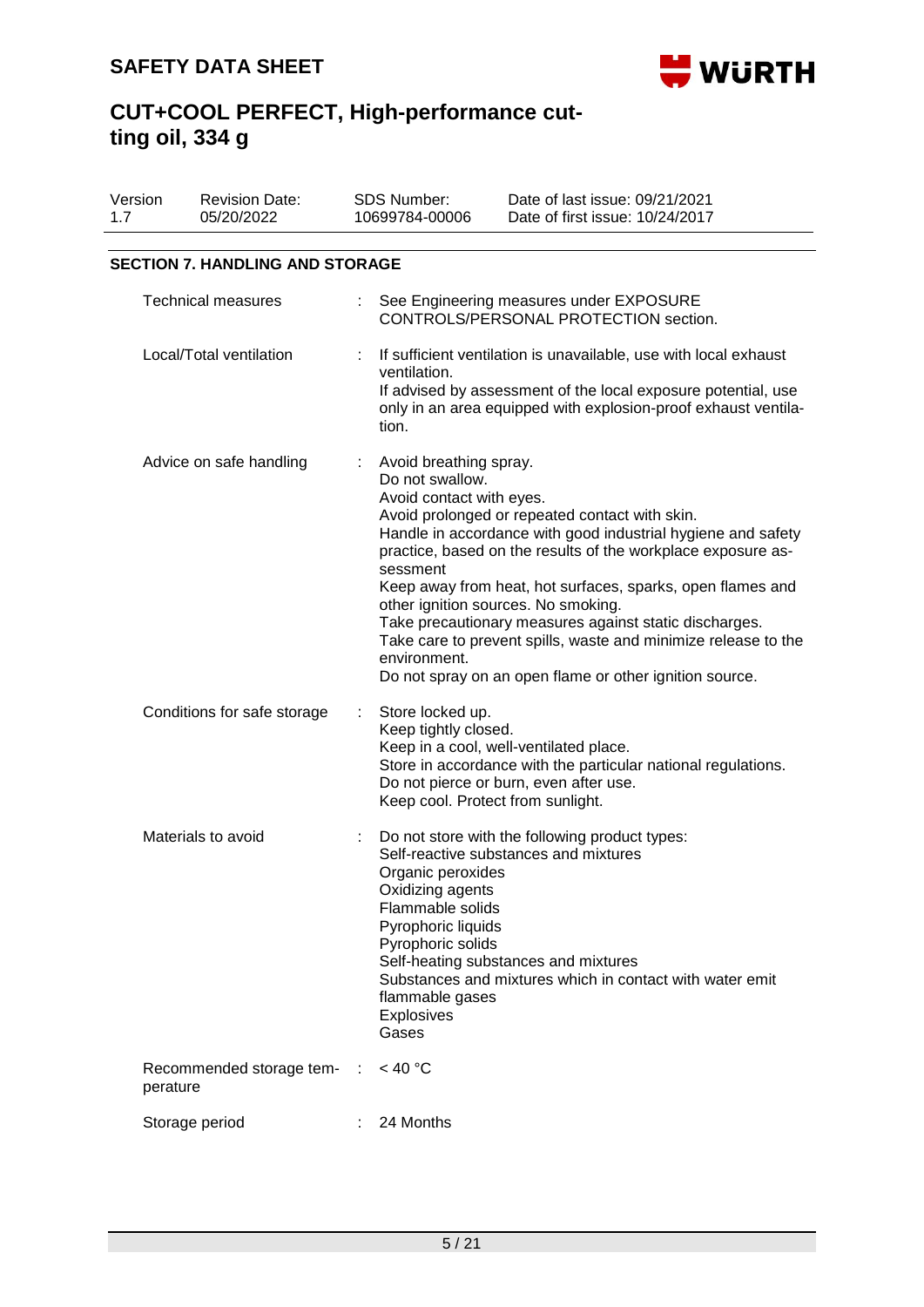

| Version | <b>Revision Date:</b> | SDS Number:    | Date of last issue: 09/21/2021  |
|---------|-----------------------|----------------|---------------------------------|
| 1.7     | 05/20/2022            | 10699784-00006 | Date of first issue: 10/24/2017 |

### **SECTION 8. EXPOSURE CONTROLS/PERSONAL PROTECTION**

#### **Ingredients with workplace control parameters**

| Components                                                  | CAS-No.    | Value type<br>(Form of<br>exposure)          | Control parame-<br>ters / Permissible<br>concentration | <b>Basis</b>     |
|-------------------------------------------------------------|------------|----------------------------------------------|--------------------------------------------------------|------------------|
| Distillates (petroleum), hy-<br>drotreated heavy paraffinic | 64742-54-7 | TWA (Mist)                                   | $5 \text{ mg/m}^3$                                     | CA AB OEL        |
|                                                             |            | STEL (Mist)                                  | $10 \text{ mg/m}^3$                                    | CA AB OEL        |
|                                                             |            | <b>TWAEV</b><br>(Mist)                       | $5 \overline{\mathrm{mg}}/\mathrm{m}^3$                | CA QC OEL        |
|                                                             |            | STEV (Mist)                                  | $10$ mg/m <sup>3</sup>                                 | CA QC OEL        |
|                                                             |            | TWA (Mist)                                   | $\frac{1}{1}$ mg/m <sup>3</sup>                        | <b>CA BC OEL</b> |
| <b>Butane</b>                                               | 106-97-8   | <b>TWA</b>                                   | 1,000 ppm                                              | CA AB OEL        |
|                                                             |            | <b>TWAEV</b>                                 | 800 ppm<br>1,900 mg/m <sup>3</sup>                     | CA QC OEL        |
|                                                             |            | <b>TWA</b>                                   | 1,000 ppm                                              | CA BC OEL        |
|                                                             |            | <b>STEL</b>                                  | 1,000 ppm                                              | <b>ACGIH</b>     |
| Isobutane                                                   | 75-28-5    | <b>TWA</b>                                   | 1,000 ppm                                              | CA AB OEL        |
|                                                             |            | <b>TWA</b>                                   | 1,000 ppm                                              | CA BC OEL        |
|                                                             |            | <b>STEL</b>                                  | $1,000$ ppm                                            | <b>ACGIH</b>     |
| Distillates (petroleum), hy-<br>drotreated light paraffinic | 64742-55-8 | TWA (Mist)                                   | $5 \text{ mg/m}^3$                                     | CA AB OEL        |
|                                                             |            | STEL (Mist)                                  | $10 \text{ mg/m}^3$                                    | CA AB OEL        |
|                                                             |            | <b>TWAEV</b><br>(Mist)                       | $5 \text{ mg/m}^3$                                     | CA QC OEL        |
|                                                             |            | STEV (Mist)                                  | $10 \text{ mg/m}^3$                                    | CA QC OEL        |
|                                                             |            | TWA (Mist)                                   | 1 mg/ $m3$                                             | CA BC OEL        |
|                                                             |            | TWA (Inha-<br>lable particu-<br>late matter) | $5 \text{ mg/m}^3$                                     | <b>ACGIH</b>     |
| Rape oil                                                    | 8002-13-9  | <b>TWAEV</b><br>(Mist)                       | $10 \text{ mg/m}^3$                                    | CA QC OEL        |
| Propane                                                     | 74-98-6    | <b>TWA</b>                                   | 1,000 ppm                                              | CA AB OEL        |
|                                                             |            | <b>TWAEV</b>                                 | 1,000 ppm<br>1,800 mg/m <sup>3</sup>                   | CA QC OEL        |

**Engineering measures** : Minimize workplace exposure concentrations.

If sufficient ventilation is unavailable, use with local exhaust ventilation.

If advised by assessment of the local exposure potential, use only in an area equipped with explosion-proof exhaust ventilation.

#### **Personal protective equipment**

| Respiratory protection | : If adequate local exhaust ventilation is not available or expo-<br>sure assessment demonstrates exposures outside the re-<br>commended guidelines, use respiratory protection. |
|------------------------|----------------------------------------------------------------------------------------------------------------------------------------------------------------------------------|
| Filter type            | Self-contained breathing apparatus                                                                                                                                               |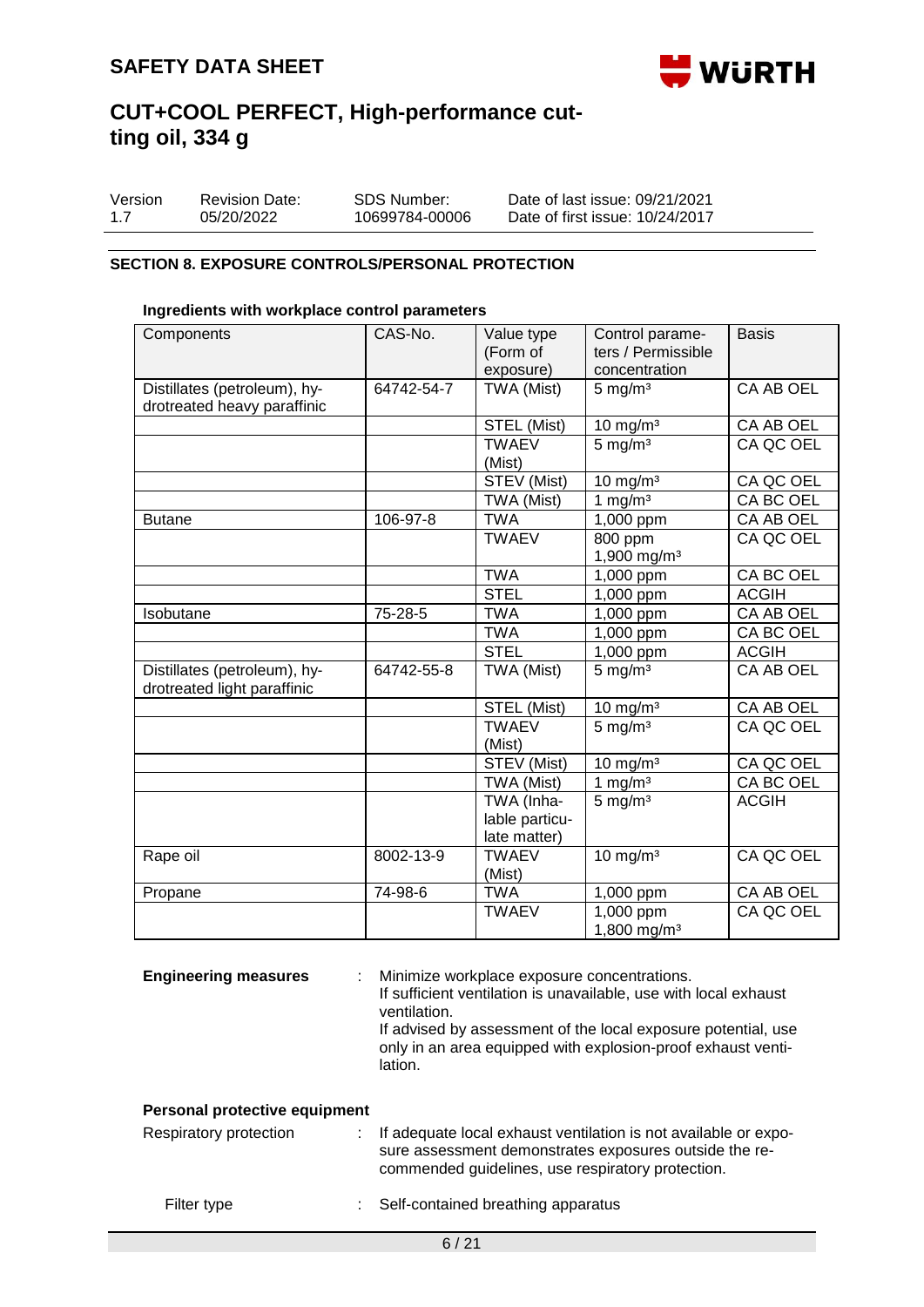

## **CUT+COOL PERFECT, High-performance cutting oil, 334 g**

| Version<br>1.7 | <b>Revision Date:</b><br>05/20/2022                                  | <b>SDS Number:</b><br>10699784-00006   | Date of last issue: 09/21/2021<br>Date of first issue: 10/24/2017                                                                                                                                                                                                                                                      |
|----------------|----------------------------------------------------------------------|----------------------------------------|------------------------------------------------------------------------------------------------------------------------------------------------------------------------------------------------------------------------------------------------------------------------------------------------------------------------|
|                | Hand protection<br>Material<br>Break through time<br>Glove thickness | Nitrile rubber<br>480 min<br>$0.45$ mm |                                                                                                                                                                                                                                                                                                                        |
|                | Remarks                                                              | workday.                               | Choose gloves to protect hands against chemicals depending<br>on the concentration specific to place of work. For special<br>applications, we recommend clarifying the resistance to che-<br>micals of the aforementioned protective gloves with the glove<br>manufacturer. Wash hands before breaks and at the end of |
|                | Eye protection                                                       | Safety glasses                         | Wear the following personal protective equipment:<br>Always wear eye protection when the potential for inadvertent<br>eye contact with the product cannot be excluded.<br>Please follow all applicable local/national requirements when<br>selecting protective measures for a specific workplace.                     |
|                | Skin and body protection                                             | protective clothing.                   | Wear the following personal protective equipment:<br>If assessment demonstrates that there is a risk of explosive<br>atmospheres or flash fires, use flame retardant antistatic                                                                                                                                        |
|                | Hygiene measures                                                     | king place.                            | If exposure to chemical is likely during typical use, provide<br>eye flushing systems and safety showers close to the wor-<br>When using do not eat, drink or smoke.<br>Wash contaminated clothing before re-use.                                                                                                      |

### **SECTION 9. PHYSICAL AND CHEMICAL PROPERTIES**

| Appearance                        | t.                         | aerosol                                     |
|-----------------------------------|----------------------------|---------------------------------------------|
| Propellant                        | t.                         | Butane, Isobutane, Propane                  |
| Color                             | t.                         | brown                                       |
| Odor                              |                            | : characteristic                            |
| Odor Threshold                    | $\mathcal{F}(\mathcal{A})$ | No data available                           |
| pH                                | t.                         | substance/mixture is non-soluble (in water) |
| Melting point/freezing point      |                            | : No data available                         |
| Initial boiling point and boiling |                            | $\therefore$ -11.7 °C                       |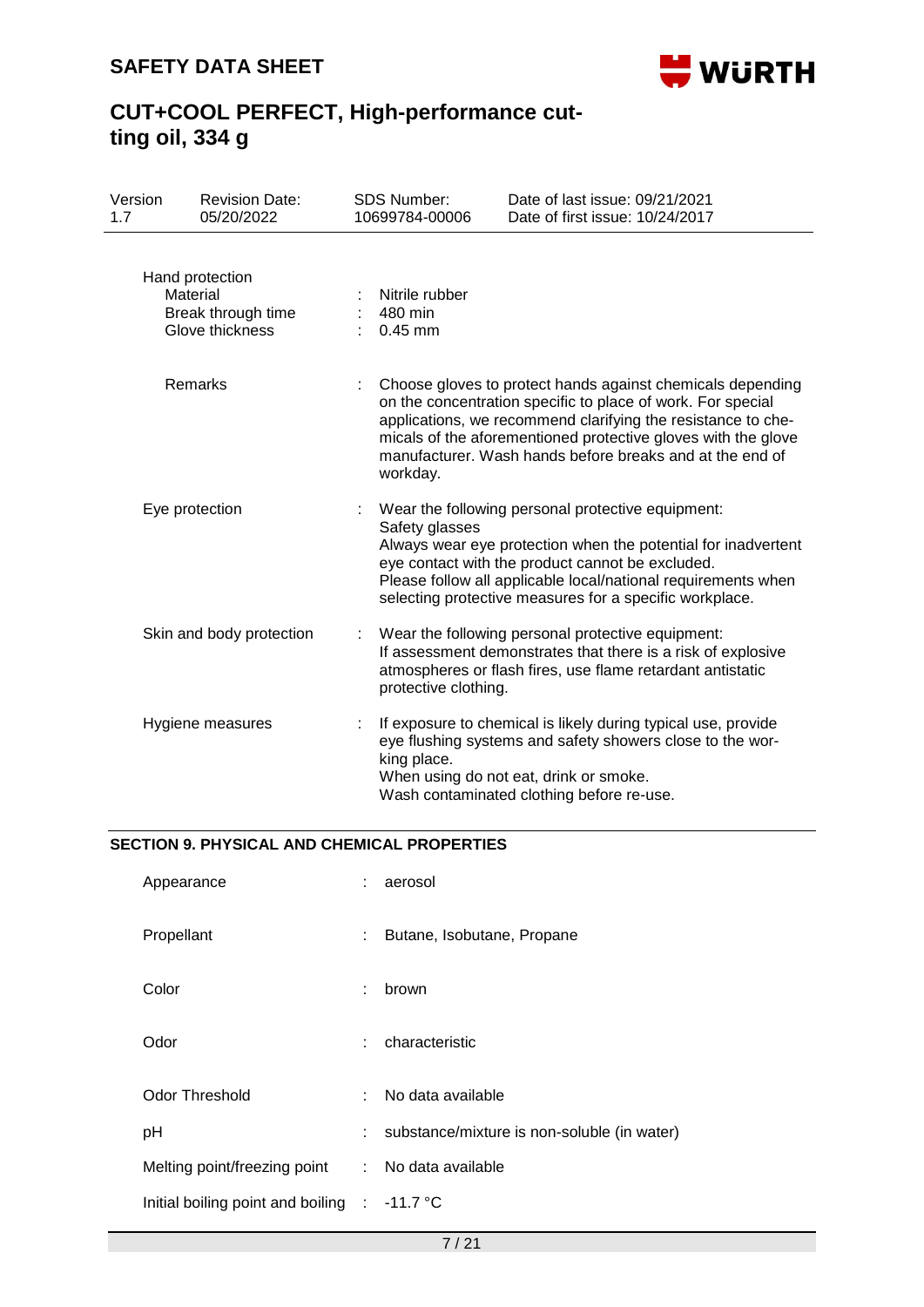

## **CUT+COOL PERFECT, High-performance cutting oil, 334 g**

| Version<br>1.7 |                 | <b>Revision Date:</b><br>05/20/2022                            |                             | <b>SDS Number:</b><br>10699784-00006                 | Date of last issue: 09/21/2021<br>Date of first issue: 10/24/2017 |
|----------------|-----------------|----------------------------------------------------------------|-----------------------------|------------------------------------------------------|-------------------------------------------------------------------|
|                | range           |                                                                |                             |                                                      |                                                                   |
|                | Flash point     |                                                                | ÷                           | 180 °C                                               | Flash point is only valid for liquid portion in the aerosol can.  |
|                |                 | Evaporation rate                                               | ÷                           | Not applicable                                       |                                                                   |
|                |                 | Flammability (solid, gas)                                      |                             | Extremely flammable aerosol.                         |                                                                   |
|                |                 | Upper explosion limit / Upper<br>flammability limit            | $\mathcal{L}_{\mathcal{A}}$ | 9.4 %(V)                                             |                                                                   |
|                |                 | Lower explosion limit / Lower : 0.6 %(V)<br>flammability limit |                             |                                                      |                                                                   |
|                |                 | Vapor pressure                                                 |                             | Not applicable                                       |                                                                   |
|                |                 | Relative vapor density                                         |                             | Not applicable                                       |                                                                   |
|                | Density         |                                                                |                             | 0.858 g/cm <sup>3</sup> (20 °C)<br>Method: DIN 51757 |                                                                   |
|                | Solubility(ies) | Water solubility                                               |                             | insoluble                                            |                                                                   |
|                | octanol/water   | Partition coefficient: n-                                      |                             | Not applicable                                       |                                                                   |
|                |                 | Autoignition temperature                                       | ÷                           | No data available                                    |                                                                   |
|                |                 | Decomposition temperature                                      | ÷.                          | No data available                                    |                                                                   |
|                | Viscosity       | Viscosity, kinematic                                           |                             | : 26 mm <sup>2</sup> /s (40 °C)                      |                                                                   |
|                |                 | <b>Explosive properties</b>                                    |                             | Not explosive                                        |                                                                   |
|                | Particle size   | Oxidizing properties                                           |                             | Not applicable                                       | The substance or mixture is not classified as oxidizing.          |
|                |                 |                                                                |                             |                                                      |                                                                   |

### **SECTION 10. STABILITY AND REACTIVITY**

| Reactivity         | : Not classified as a reactivity hazard.                                                                                                                                         |
|--------------------|----------------------------------------------------------------------------------------------------------------------------------------------------------------------------------|
| Chemical stability | : Stable under normal conditions.                                                                                                                                                |
| tions              | Possibility of hazardous reac- : Extremely flammable aerosol.<br>Vapors may form explosive mixture with air.<br>If the temperature rises there is danger of the vessels bursting |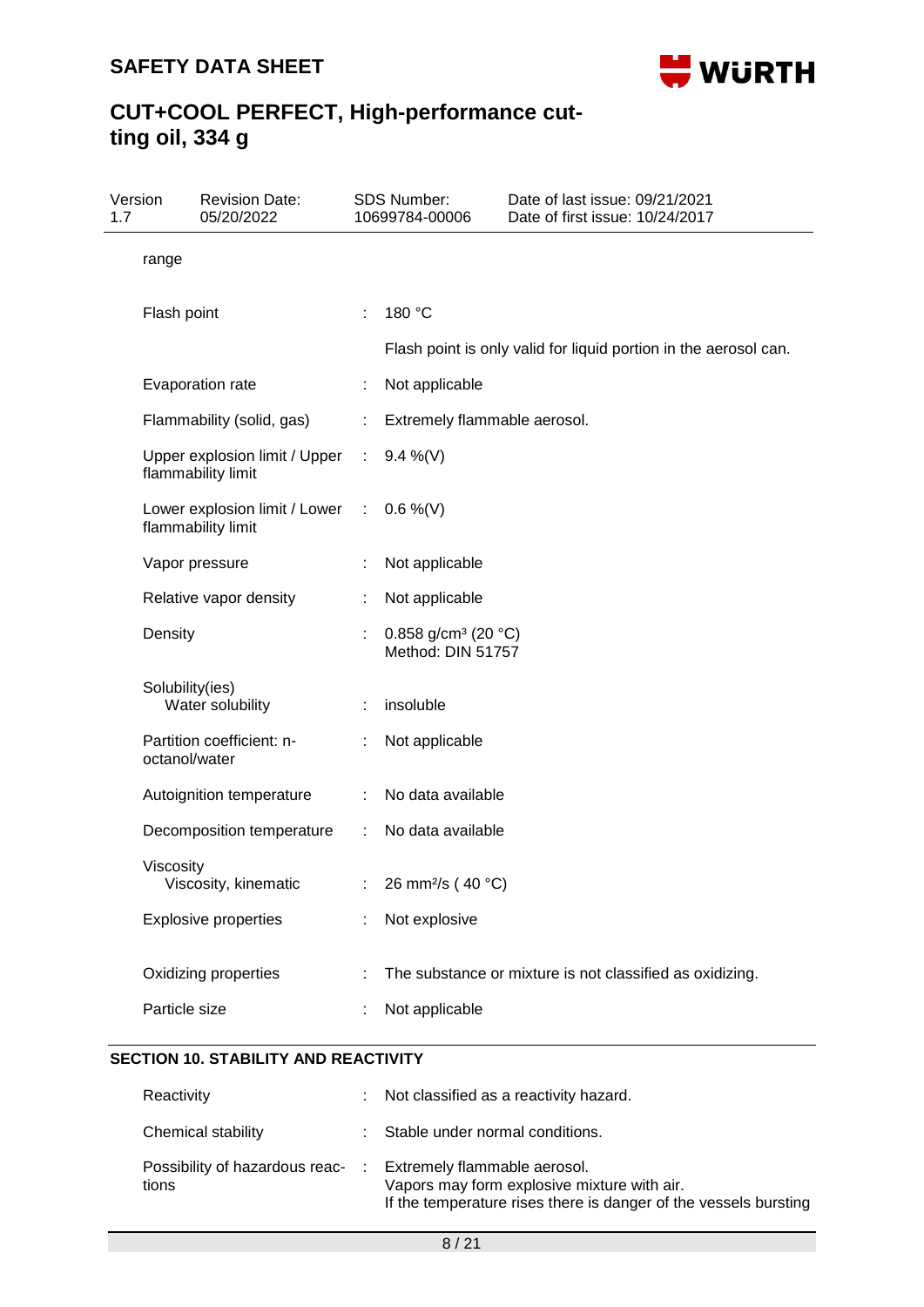

| Version<br>1.7 |                                                        | <b>Revision Date:</b><br>05/20/2022                                            |                                                     | <b>SDS Number:</b><br>10699784-00006                                                                                                | Date of last issue: 09/21/2021<br>Date of first issue: 10/24/2017                                          |
|----------------|--------------------------------------------------------|--------------------------------------------------------------------------------|-----------------------------------------------------|-------------------------------------------------------------------------------------------------------------------------------------|------------------------------------------------------------------------------------------------------------|
|                |                                                        |                                                                                |                                                     | due to the high vapor pressure.                                                                                                     | Can react with strong oxidizing agents.                                                                    |
|                |                                                        | Conditions to avoid                                                            |                                                     | Heat, flames and sparks.                                                                                                            |                                                                                                            |
|                |                                                        | Incompatible materials                                                         | ÷                                                   | Oxidizing agents                                                                                                                    |                                                                                                            |
|                | products                                               | Hazardous decomposition                                                        | ÷<br>No hazardous decomposition products are known. |                                                                                                                                     |                                                                                                            |
|                |                                                        | <b>SECTION 11. TOXICOLOGICAL INFORMATION</b>                                   |                                                     |                                                                                                                                     |                                                                                                            |
|                | Inhalation<br>Skin contact<br>Ingestion<br>Eye contact | Information on likely routes of exposure                                       |                                                     |                                                                                                                                     |                                                                                                            |
|                |                                                        | <b>Acute toxicity</b><br>Not classified based on available information.        |                                                     |                                                                                                                                     |                                                                                                            |
|                |                                                        | Components:                                                                    |                                                     |                                                                                                                                     |                                                                                                            |
|                |                                                        | Distillates (petroleum), hydrotreated heavy paraffinic:<br>Acute oral toxicity |                                                     | LD50 (Rat): $> 5,000$ mg/kg<br>Method: OECD Test Guideline 401                                                                      | Remarks: Based on data from similar materials                                                              |
|                |                                                        | Acute inhalation toxicity                                                      | ÷.                                                  | $LC50$ (Rat): $> 5.53$ mg/l<br>Exposure time: 4 h<br>Test atmosphere: dust/mist<br>Method: OECD Test Guideline 403<br>tion toxicity | Assessment: The substance or mixture has no acute inhala-<br>Remarks: Based on data from similar materials |
|                |                                                        | Acute dermal toxicity                                                          |                                                     | LD50 (Rabbit): $> 5,000$ mg/kg<br>Method: OECD Test Guideline 402                                                                   | Remarks: Based on data from similar materials                                                              |
|                | <b>Butane:</b>                                         |                                                                                |                                                     |                                                                                                                                     |                                                                                                            |
|                |                                                        | Acute inhalation toxicity                                                      |                                                     | LC50 (Rat): 658 mg/l<br>Exposure time: 4 h<br>Test atmosphere: vapor                                                                |                                                                                                            |
|                | Isobutane:                                             |                                                                                |                                                     |                                                                                                                                     |                                                                                                            |
|                |                                                        | Acute inhalation toxicity                                                      |                                                     | LC50 (Mouse): 260200 ppm<br>Exposure time: 4 h<br>Test atmosphere: gas                                                              |                                                                                                            |

### **Distillates (petroleum), hydrotreated light paraffinic:**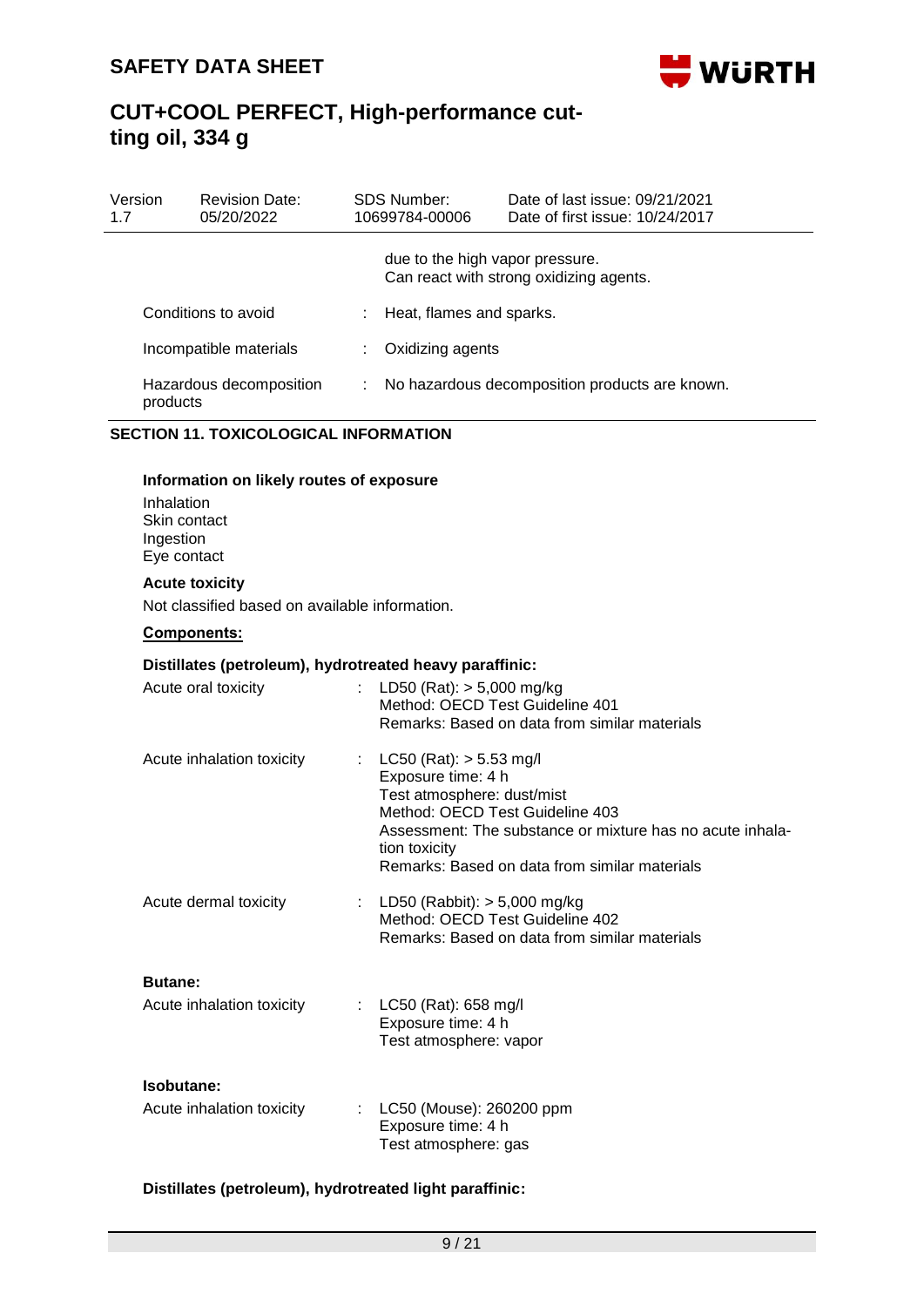

### **CUT+COOL PERFECT, High-performance cutting oil, 334 g**

| Version        | <b>Revision Date:</b><br>05/20/2022            | <b>SDS Number:</b><br>Date of last issue: 09/21/2021<br>Date of first issue: 10/24/2017<br>10699784-00006                                                          |  |
|----------------|------------------------------------------------|--------------------------------------------------------------------------------------------------------------------------------------------------------------------|--|
|                | Acute oral toxicity                            | LD50 (Rat): > 5,000 mg/kg<br>÷.<br>Remarks: Based on data from similar materials                                                                                   |  |
|                | Acute inhalation toxicity                      | $LC50$ (Rat): > 4 mg/l<br>t.<br>Exposure time: 4 h<br>Test atmosphere: dust/mist<br>Assessment: The substance or mixture has no acute inhala-<br>tion toxicity     |  |
|                | Acute dermal toxicity                          | : LD50 (Rabbit): $> 5,000$ mg/kg<br>Remarks: Based on data from similar materials                                                                                  |  |
| Rape oil:      |                                                |                                                                                                                                                                    |  |
|                | Acute oral toxicity                            | LD50 (Rat): $> 2,000$ mg/kg                                                                                                                                        |  |
|                | Acute inhalation toxicity                      | $LC50$ (Rat): $> 3.26$ mg/l<br>÷<br>Exposure time: 4 h<br>Test atmosphere: dust/mist<br>Assessment: The substance or mixture has no acute inhala-<br>tion toxicity |  |
|                | Acute dermal toxicity                          | LD50 (Rat): > 2,000 mg/kg<br>÷                                                                                                                                     |  |
| Propane:       |                                                |                                                                                                                                                                    |  |
|                | Acute inhalation toxicity                      | $LC50$ (Rat): $> 800000$ ppm<br>t i<br>Exposure time: 15 min<br>Test atmosphere: gas                                                                               |  |
|                | <b>Skin corrosion/irritation</b>               |                                                                                                                                                                    |  |
|                | Not classified based on available information. |                                                                                                                                                                    |  |
|                | Components:                                    |                                                                                                                                                                    |  |
|                |                                                | Distillates (petroleum), hydrotreated heavy paraffinic:                                                                                                            |  |
| <b>Species</b> |                                                | Rabbit                                                                                                                                                             |  |
| Result         |                                                | No skin irritation                                                                                                                                                 |  |
| Remarks        |                                                | Based on data from similar materials                                                                                                                               |  |
|                |                                                | Distillates (petroleum), hydrotreated light paraffinic:                                                                                                            |  |
| Species        |                                                | Rabbit                                                                                                                                                             |  |
| Result         |                                                | No skin irritation                                                                                                                                                 |  |
| Rape oil:      |                                                |                                                                                                                                                                    |  |
| Species        |                                                | Rat                                                                                                                                                                |  |
|                | Result                                         | No skin irritation                                                                                                                                                 |  |

Not classified based on available information.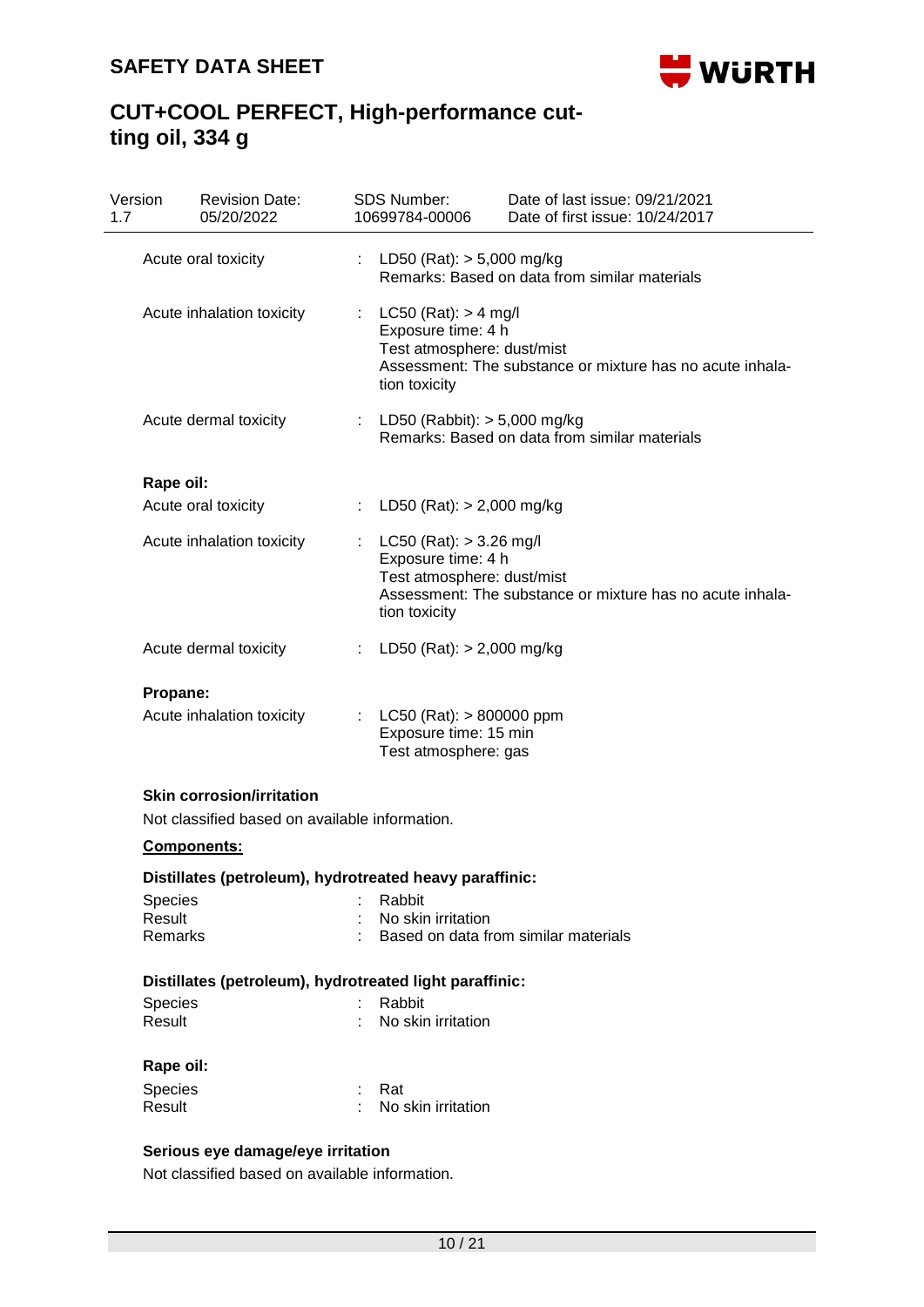

| Version<br>1.7 | <b>Revision Date:</b><br>05/20/2022                     | <b>SDS Number:</b><br>10699784-00006                          | Date of last issue: 09/21/2021<br>Date of first issue: 10/24/2017 |
|----------------|---------------------------------------------------------|---------------------------------------------------------------|-------------------------------------------------------------------|
|                | Components:                                             |                                                               |                                                                   |
|                | Distillates (petroleum), hydrotreated heavy paraffinic: |                                                               |                                                                   |
|                | <b>Species</b><br>Result<br>Method<br><b>Remarks</b>    | Rabbit<br>No eye irritation<br><b>OECD Test Guideline 405</b> | Based on data from similar materials                              |
|                | Distillates (petroleum), hydrotreated light paraffinic: |                                                               |                                                                   |
|                | <b>Species</b>                                          | Rabbit                                                        |                                                                   |
|                | Result                                                  | No eye irritation                                             |                                                                   |
|                | Rape oil:                                               |                                                               |                                                                   |
|                | Species                                                 | Rabbit                                                        |                                                                   |
|                | Result                                                  | No eye irritation                                             |                                                                   |

#### **Respiratory or skin sensitization**

#### **Skin sensitization**

Not classified based on available information.

#### **Respiratory sensitization**

Not classified based on available information.

#### **Components:**

#### **Distillates (petroleum), hydrotreated heavy paraffinic:**

| <b>Test Type</b>   | : Buehler Test                         |
|--------------------|----------------------------------------|
| Routes of exposure | : Skin contact                         |
| <b>Species</b>     | $\therefore$ Guinea pig                |
| Method             | : OECD Test Guideline 406              |
| Result             | negative                               |
| Remarks            | : Based on data from similar materials |
|                    |                                        |

#### **Distillates (petroleum), hydrotreated light paraffinic:**

| Test Type          | : Buehler Test                         |
|--------------------|----------------------------------------|
| Routes of exposure | : Skin contact                         |
| <b>Species</b>     | $\therefore$ Guinea pig                |
| Method             | : OECD Test Guideline 406              |
| Result             | negative                               |
| Remarks            | : Based on data from similar materials |

#### **Rape oil:**

| Routes of exposure | : Skin contact |
|--------------------|----------------|
| <b>Species</b>     | : Guinea pig   |
| Result             | $:$ negative   |

### **Germ cell mutagenicity**

Not classified based on available information.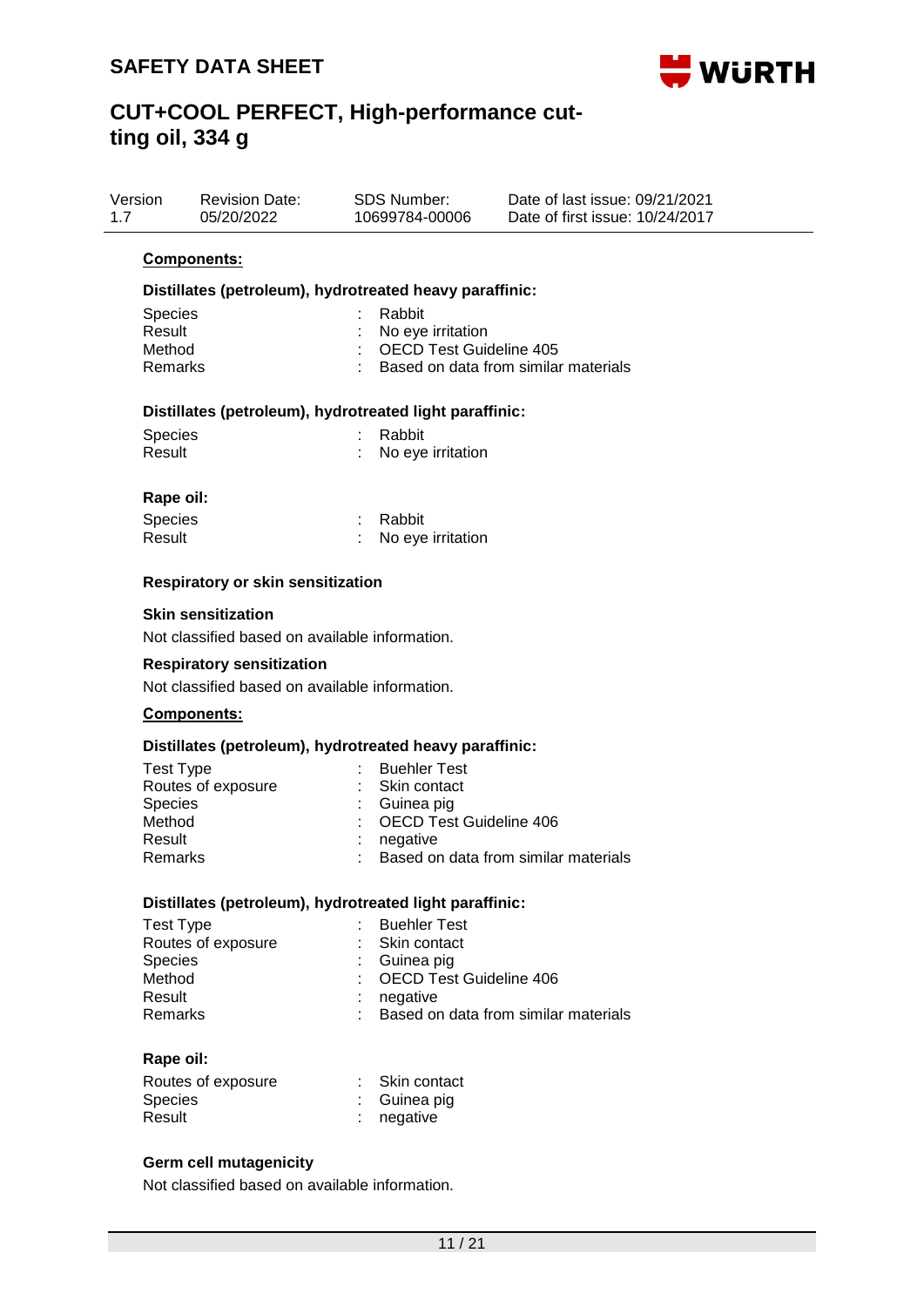

| Version<br>1.7 | <b>Revision Date:</b><br>05/20/2022                     | SDS Number:<br>10699784-00006                            | Date of last issue: 09/21/2021<br>Date of first issue: 10/24/2017                                                                                                                               |
|----------------|---------------------------------------------------------|----------------------------------------------------------|-------------------------------------------------------------------------------------------------------------------------------------------------------------------------------------------------|
|                | <b>Components:</b>                                      |                                                          |                                                                                                                                                                                                 |
|                | Distillates (petroleum), hydrotreated heavy paraffinic: |                                                          |                                                                                                                                                                                                 |
|                | Genotoxicity in vitro                                   | Result: negative                                         | Test Type: Bacterial reverse mutation assay (AMES)<br>Method: OECD Test Guideline 471                                                                                                           |
|                | Genotoxicity in vivo                                    | cytogenetic assay)<br>Species: Mouse<br>Result: negative | Test Type: Mammalian erythrocyte micronucleus test (in vivo<br>Application Route: Intraperitoneal injection<br>Method: OECD Test Guideline 474<br>Remarks: Based on data from similar materials |
|                | <b>Butane:</b>                                          |                                                          |                                                                                                                                                                                                 |
|                | Genotoxicity in vitro                                   | ÷.<br>Result: negative                                   | Test Type: Bacterial reverse mutation assay (AMES)                                                                                                                                              |
|                | Genotoxicity in vivo                                    | cytogenetic assay)<br>Species: Rat<br>Result: negative   | Test Type: Mammalian erythrocyte micronucleus test (in vivo<br>Application Route: inhalation (gas)<br>Method: OECD Test Guideline 474<br>Remarks: Based on data from similar materials          |
|                | Isobutane:                                              |                                                          |                                                                                                                                                                                                 |
|                | Genotoxicity in vitro                                   | Result: negative                                         | Test Type: Chromosome aberration test in vitro<br>Method: OECD Test Guideline 473<br>Remarks: Based on data from similar materials                                                              |
|                | Genotoxicity in vivo                                    | cytogenetic assay)<br>Species: Rat<br>Result: negative   | Test Type: Mammalian erythrocyte micronucleus test (in vivo<br>Application Route: inhalation (gas)<br>Method: OECD Test Guideline 474<br>Remarks: Based on data from similar materials          |
|                | Distillates (petroleum), hydrotreated light paraffinic: |                                                          |                                                                                                                                                                                                 |
|                | Genotoxicity in vitro                                   | Result: negative                                         | Test Type: Bacterial reverse mutation assay (AMES)<br>Remarks: Based on data from similar materials                                                                                             |
|                | Propane:                                                |                                                          |                                                                                                                                                                                                 |
|                | Genotoxicity in vitro                                   | Result: negative                                         | Test Type: Bacterial reverse mutation assay (AMES)                                                                                                                                              |
|                | Genotoxicity in vivo                                    |                                                          | Test Type: Mammalian erythrocyte micronucleus test (in vivo                                                                                                                                     |
|                |                                                         |                                                          | 12/21                                                                                                                                                                                           |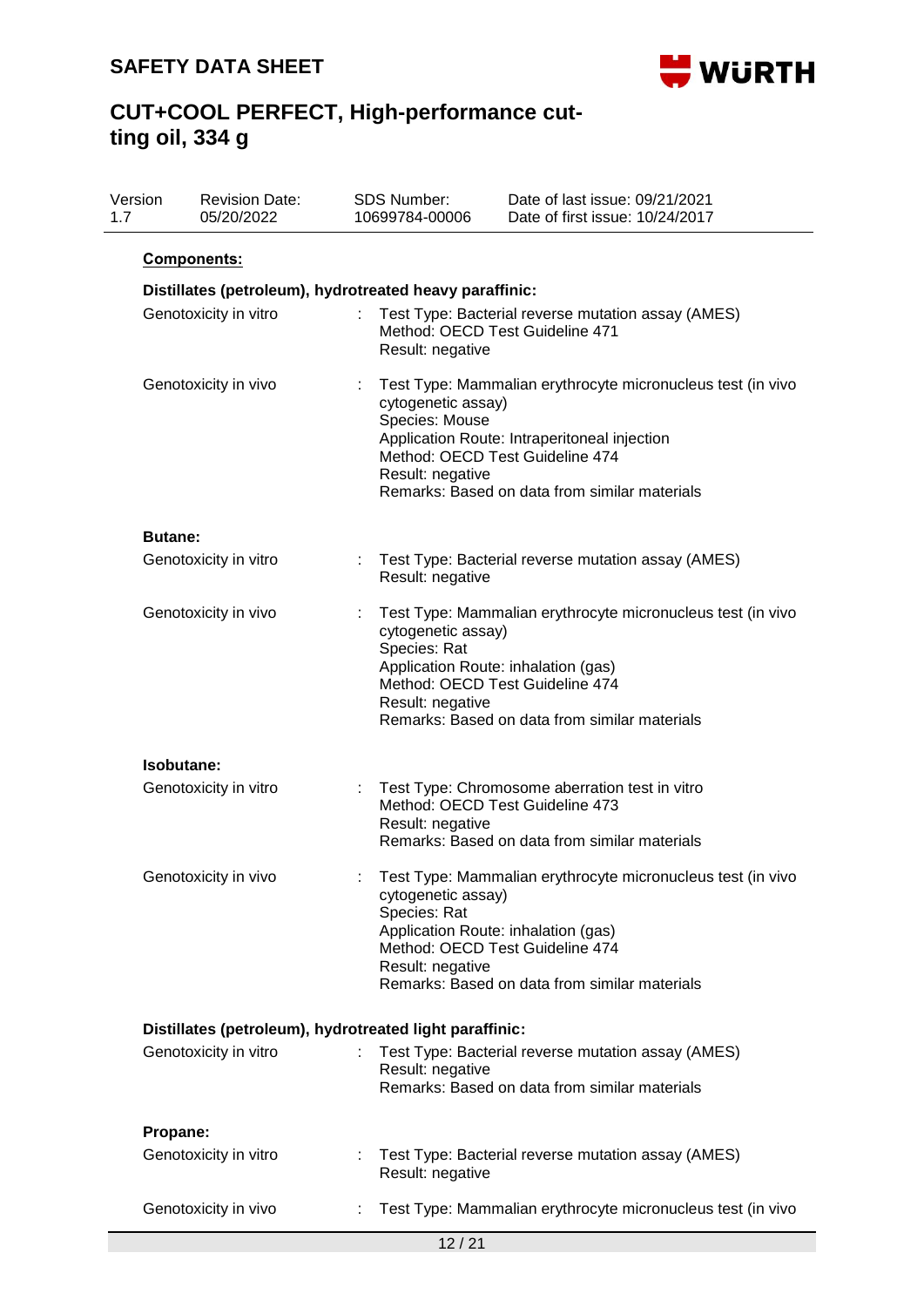

| Version | <b>Revision Date:</b> | SDS Number:    | Date of last issue: 09/21/2021  |  |
|---------|-----------------------|----------------|---------------------------------|--|
| 1.7     | 05/20/2022            | 10699784-00006 | Date of first issue: 10/24/2017 |  |
|         |                       |                |                                 |  |

cytogenetic assay) Species: Rat Application Route: inhalation (gas) Method: OECD Test Guideline 474 Result: negative

### **Carcinogenicity**

Not classified based on available information.

#### **Components:**

#### **Distillates (petroleum), hydrotreated heavy paraffinic:**

| <b>Species</b><br>: Mouse                         |  |
|---------------------------------------------------|--|
| <b>Application Route</b><br>: Skin contact        |  |
| Exposure time<br>$: 78$ weeks                     |  |
| : OECD Test Guideline 451<br>Method               |  |
| Result<br>negative                                |  |
| : Based on data from similar materials<br>Remarks |  |

#### **Reproductive toxicity**

Not classified based on available information.

#### **Components:**

#### **Distillates (petroleum), hydrotreated heavy paraffinic:**

| Effects on fertility              | Test Type: Reproduction/Developmental toxicity screening<br>test<br>Species: Rat<br>Application Route: Ingestion<br>Result: negative<br>Remarks: Based on data from similar materials                                         |
|-----------------------------------|-------------------------------------------------------------------------------------------------------------------------------------------------------------------------------------------------------------------------------|
| Effects on fetal development<br>÷ | Test Type: Embryo-fetal development<br>Species: Rat<br>Application Route: Skin contact<br>Method: OECD Test Guideline 414<br>Result: negative<br>Remarks: Based on data from similar materials                                |
| <b>Butane:</b>                    |                                                                                                                                                                                                                               |
| Effects on fertility              | Test Type: Combined repeated dose toxicity study with the<br>reproduction/developmental toxicity screening test<br>Species: Rat<br>Application Route: inhalation (gas)<br>Method: OECD Test Guideline 422<br>Result: negative |
| Effects on fetal development      | Test Type: Combined repeated dose toxicity study with the<br>reproduction/developmental toxicity screening test<br>Application Route: inhalation (gas)<br>Method: OECD Test Guideline 422<br>Result: negative                 |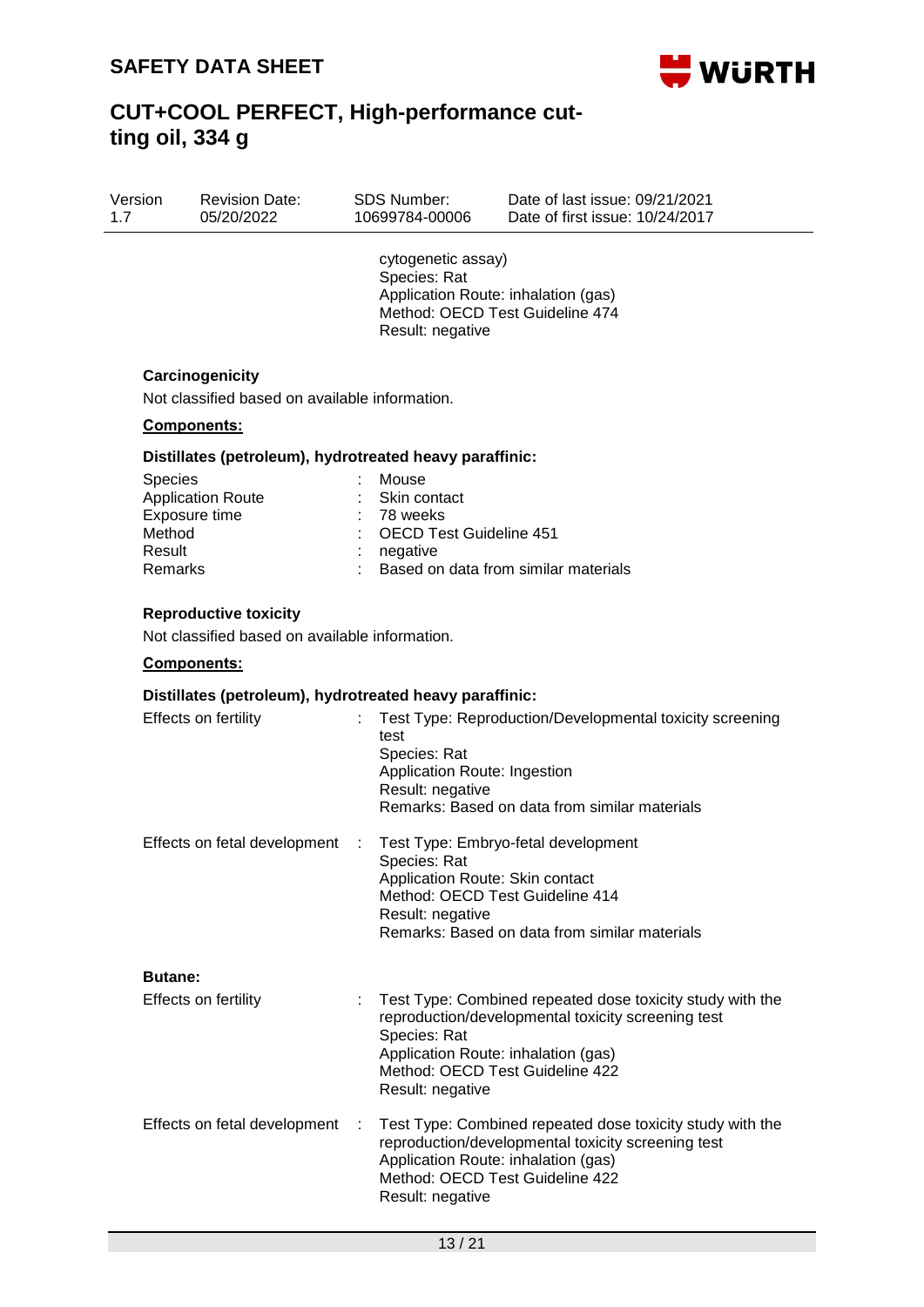

| Version<br>1.7 | <b>Revision Date:</b><br>05/20/2022 |    | <b>SDS Number:</b><br>10699784-00006                                    | Date of last issue: 09/21/2021<br>Date of first issue: 10/24/2017                                                                                  |
|----------------|-------------------------------------|----|-------------------------------------------------------------------------|----------------------------------------------------------------------------------------------------------------------------------------------------|
|                |                                     |    |                                                                         |                                                                                                                                                    |
|                | Isobutane:                          |    |                                                                         |                                                                                                                                                    |
|                | <b>Effects on fertility</b>         |    | Species: Rat<br>Application Route: Inhalation<br>Result: negative       | Test Type: Combined repeated dose toxicity study with the<br>reproduction/developmental toxicity screening test<br>Method: OECD Test Guideline 422 |
|                | Effects on fetal development        |    | Species: Rat<br>Application Route: inhalation (gas)<br>Result: negative | Test Type: Combined repeated dose toxicity study with the<br>reproduction/developmental toxicity screening test<br>Method: OECD Test Guideline 422 |
| Propane:       |                                     |    |                                                                         |                                                                                                                                                    |
|                | <b>Effects on fertility</b>         | ÷. | Species: Rat<br>Application Route: inhalation (gas)<br>Result: negative | Test Type: Combined repeated dose toxicity study with the<br>reproduction/developmental toxicity screening test<br>Method: OECD Test Guideline 422 |
|                | Effects on fetal development        |    | Species: Rat<br>Application Route: inhalation (gas)<br>Result: negative | Test Type: Combined repeated dose toxicity study with the<br>reproduction/developmental toxicity screening test<br>Method: OECD Test Guideline 422 |
|                | <b>STOT-single exposure</b>         |    |                                                                         |                                                                                                                                                    |
|                | May cause drowsiness or dizziness.  |    |                                                                         |                                                                                                                                                    |
|                | <b>Components:</b>                  |    |                                                                         |                                                                                                                                                    |
| <b>Butane:</b> |                                     |    |                                                                         |                                                                                                                                                    |
|                | Assessment                          |    |                                                                         | May cause drowsiness or dizziness.                                                                                                                 |
|                | Isobutane:                          |    |                                                                         |                                                                                                                                                    |
|                | Assessment                          |    |                                                                         | May cause drowsiness or dizziness.                                                                                                                 |
| Propane:       |                                     |    |                                                                         |                                                                                                                                                    |
|                | Assessment                          |    | May cause drowsiness or dizziness.                                      |                                                                                                                                                    |
|                | <b>STOT-repeated exposure</b>       |    |                                                                         |                                                                                                                                                    |

Not classified based on available information.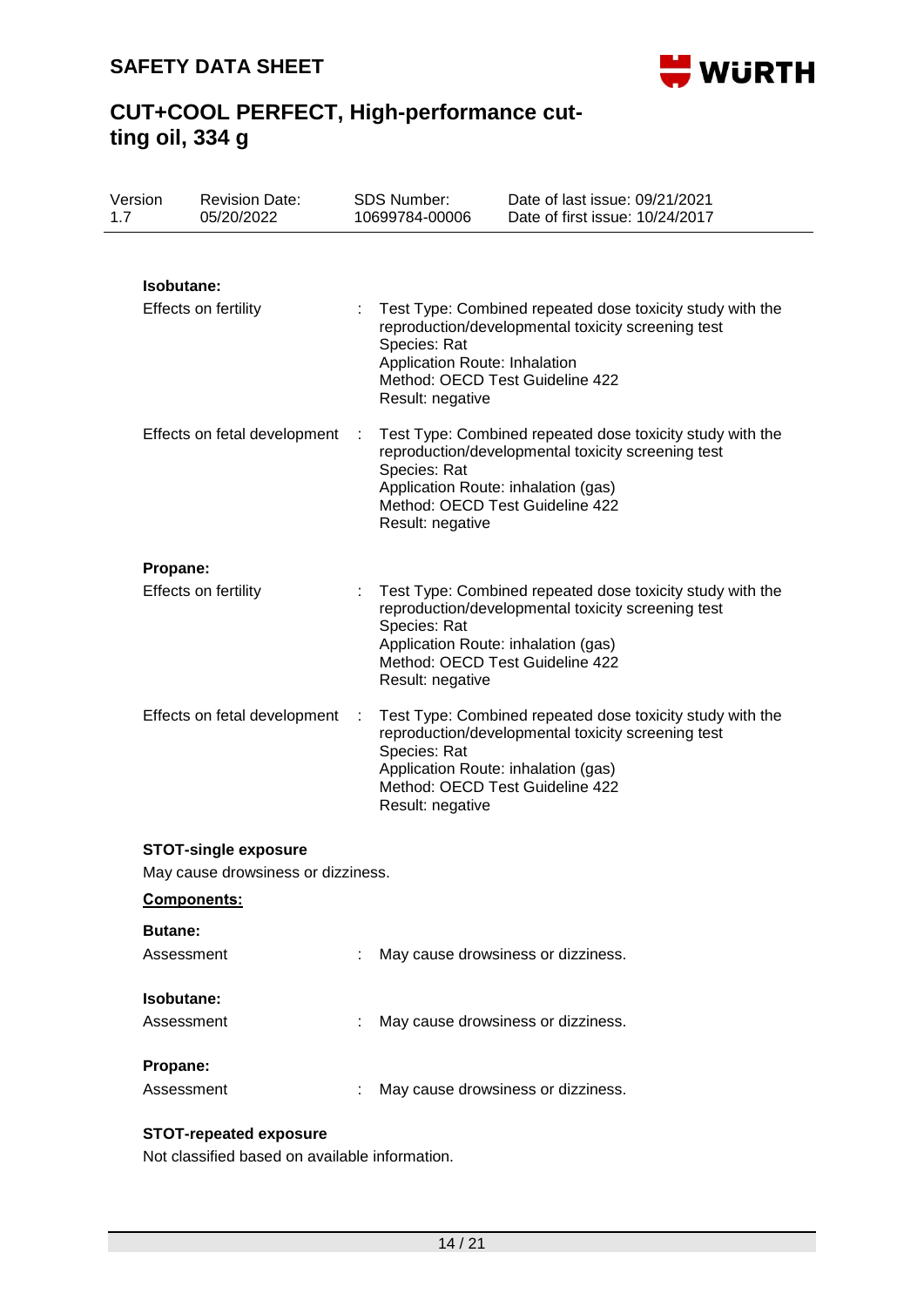

## **CUT+COOL PERFECT, High-performance cutting oil, 334 g**

| Version<br>1.7 |                                                                                | <b>Revision Date:</b><br>05/20/2022                                                    | SDS Number:<br>10699784-00006                                                                                                                                      | Date of last issue: 09/21/2021<br>Date of first issue: 10/24/2017 |
|----------------|--------------------------------------------------------------------------------|----------------------------------------------------------------------------------------|--------------------------------------------------------------------------------------------------------------------------------------------------------------------|-------------------------------------------------------------------|
|                |                                                                                | <b>Repeated dose toxicity</b>                                                          |                                                                                                                                                                    |                                                                   |
|                |                                                                                | <b>Components:</b>                                                                     |                                                                                                                                                                    |                                                                   |
|                |                                                                                | Distillates (petroleum), hydrotreated heavy paraffinic:                                |                                                                                                                                                                    |                                                                   |
|                | Species<br><b>NOAEL</b><br>Method<br>Remarks<br><b>Species</b><br><b>NOAEL</b> | <b>Application Route</b><br>Exposure time<br><b>Application Route</b><br>Exposure time | Rabbit<br>1,000 mg/kg<br>Skin contact<br>4 Weeks<br><b>OECD Test Guideline 410</b><br>Rat<br>$> 980$ mg/m <sup>3</sup><br>: inhalation (dust/mist/fume)<br>4 Weeks | Based on data from similar materials                              |
|                | <b>Butane:</b>                                                                 |                                                                                        |                                                                                                                                                                    |                                                                   |
|                | Species<br><b>NOAEL</b><br>Method                                              | <b>Application Route</b><br>Exposure time                                              | Rat<br>9000 ppm<br>inhalation (gas)<br>6 Weeks<br><b>OECD Test Guideline 422</b>                                                                                   |                                                                   |
|                | Isobutane:                                                                     |                                                                                        |                                                                                                                                                                    |                                                                   |
|                | <b>Species</b><br><b>NOAEL</b><br>Method                                       | <b>Application Route</b><br>Exposure time                                              | Rat<br>9000 ppm<br>inhalation (gas)<br>6 Weeks<br><b>OECD Test Guideline 422</b>                                                                                   |                                                                   |
|                |                                                                                | Distillates (petroleum), hydrotreated light paraffinic:                                |                                                                                                                                                                    |                                                                   |
|                | <b>Species</b><br>NOAEL<br>Method<br>Remarks                                   | <b>Application Route</b><br>Exposure time                                              | Rabbit<br>1,000 mg/kg<br>Skin contact<br>4 Weeks<br><b>OECD Test Guideline 410</b>                                                                                 | Based on data from similar materials                              |
|                | Species<br><b>NOAEL</b><br><b>Remarks</b>                                      | <b>Application Route</b><br>Exposure time                                              | Rat<br>$> 980$ mg/m <sup>3</sup><br>inhalation (dust/mist/fume)<br>4 Weeks                                                                                         | Based on data from similar materials                              |
|                | Propane:                                                                       |                                                                                        |                                                                                                                                                                    |                                                                   |
|                | Species<br><b>NOAEL</b><br>Method                                              | <b>Application Route</b><br>Exposure time                                              | Rat<br>7.214 mg/l<br>inhalation (gas)<br>6 Weeks<br><b>OECD Test Guideline 422</b>                                                                                 |                                                                   |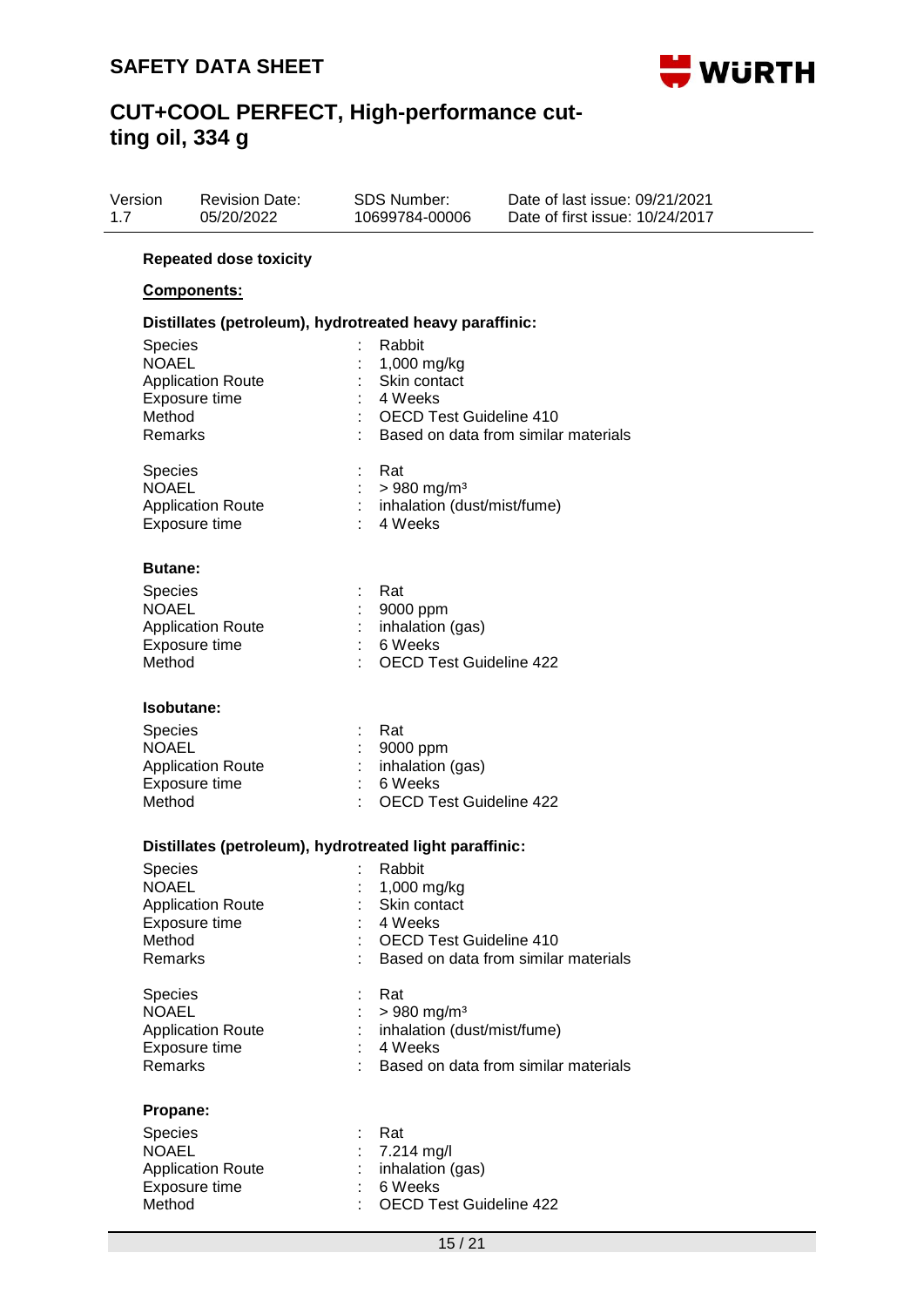

| Version | <b>Revision Date:</b> | SDS Number:    |
|---------|-----------------------|----------------|
| 1.7     | 05/20/2022            | 10699784-00006 |

Date of last issue: 09/21/2021 Date of first issue: 10/24/2017

### **Aspiration toxicity**

Not classified based on available information.

#### **Components:**

#### **Distillates (petroleum), hydrotreated light paraffinic:**

The substance or mixture is known to cause human aspiration toxicity hazards or has to be regarded as if it causes a human aspiration toxicity hazard.

#### **SECTION 12. ECOLOGICAL INFORMATION**

#### **Ecotoxicity**

#### **Components:**

| Distillates (petroleum), hydrotreated heavy paraffinic:                          |                                                                                                                                                                                             |  |  |  |  |  |
|----------------------------------------------------------------------------------|---------------------------------------------------------------------------------------------------------------------------------------------------------------------------------------------|--|--|--|--|--|
| Toxicity to fish                                                                 | LC50 (Pimephales promelas (fathead minnow)): > 100 mg/l<br>Exposure time: 96 h<br>Method: OECD Test Guideline 203<br>Remarks: Based on data from similar materials                          |  |  |  |  |  |
| aquatic invertebrates                                                            | Toxicity to daphnia and other : EC50 (Daphnia magna (Water flea)): > 10,000 mg/l<br>Exposure time: 48 h<br>Method: OECD Test Guideline 202<br>Remarks: Based on data from similar materials |  |  |  |  |  |
| Toxicity to algae/aquatic<br>plants                                              | $\therefore$ EC50 (Pseudokirchneriella subcapitata (green algae)): > 100<br>mg/l<br>Exposure time: 72 h<br>Method: OECD Test Guideline 201<br>Remarks: Based on data from similar materials |  |  |  |  |  |
| Toxicity to daphnia and other :<br>aquatic invertebrates (Chron-<br>ic toxicity) | NOEC (Daphnia magna (Water flea)): 10 mg/l<br>Exposure time: 21 d<br>Method: OECD Test Guideline 211<br>Remarks: Based on data from similar materials                                       |  |  |  |  |  |
| Toxicity to microorganisms<br>÷.                                                 | NOEC: > 1.93 mg/l<br>Exposure time: 10 min<br>Method: DIN 38 412 Part 8<br>Remarks: Based on data from similar materials                                                                    |  |  |  |  |  |
| Distillates (petroleum), hydrotreated light paraffinic:                          |                                                                                                                                                                                             |  |  |  |  |  |
| aquatic invertebrates                                                            | Toxicity to daphnia and other : LL50 (Daphnia magna (Water flea)): > 10,000 mg/l<br>Exposure time: 48 h<br>Test substance: Water Accommodated Fraction<br>Method: OECD Test Guideline 202   |  |  |  |  |  |
|                                                                                  | .                                                                                                                                                                                           |  |  |  |  |  |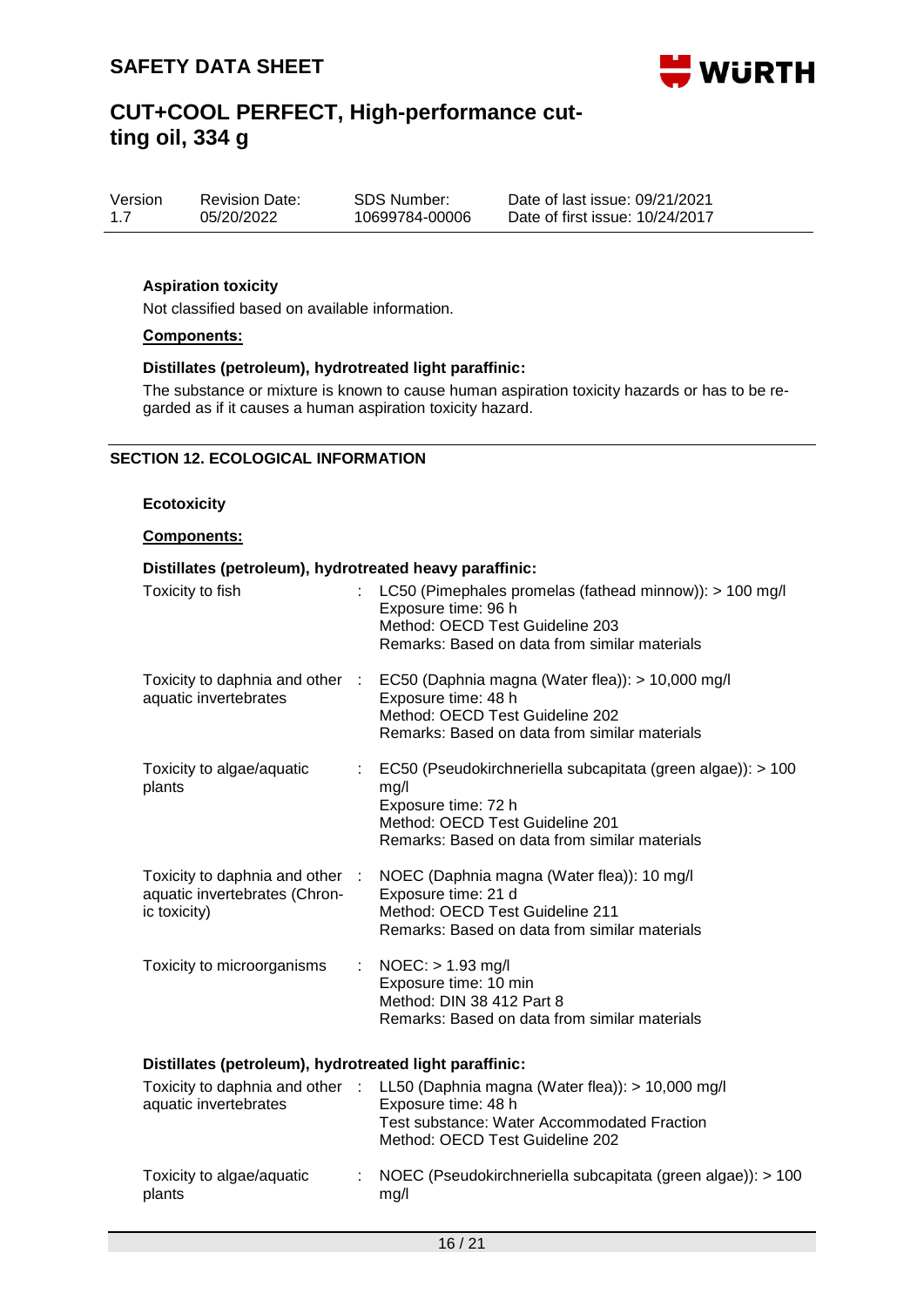

| Version<br>1.7 | <b>Revision Date:</b><br>05/20/2022                                              |           | <b>SDS Number:</b><br>10699784-00006                                              | Date of last issue: 09/21/2021<br>Date of first issue: 10/24/2017                                                                                     |
|----------------|----------------------------------------------------------------------------------|-----------|-----------------------------------------------------------------------------------|-------------------------------------------------------------------------------------------------------------------------------------------------------|
|                |                                                                                  |           | Exposure time: 72 h<br>Method: OECD Test Guideline 201                            | <b>Test substance: Water Accommodated Fraction</b>                                                                                                    |
|                | Toxicity to daphnia and other :<br>aquatic invertebrates (Chron-<br>ic toxicity) |           | Exposure time: 21 d                                                               | NOEC (Daphnia magna (Water flea)): 10 mg/l<br>Test substance: Water Accommodated Fraction                                                             |
|                | Rape oil:                                                                        |           |                                                                                   |                                                                                                                                                       |
|                | Toxicity to fish                                                                 |           | Exposure time: 96 h                                                               | LC50 (Oncorhynchus mykiss (rainbow trout)): $> 7.48$ mg/l                                                                                             |
|                | Toxicity to daphnia and other<br>aquatic invertebrates                           | $\sim$ 10 | Exposure time: 48 h                                                               | EC50 (Daphnia magna (Water flea)): > 96.7 mg/l                                                                                                        |
| plants         | Toxicity to algae/aquatic                                                        | t.        | mg/l<br>Exposure time: 72 h<br>Method: OECD Test Guideline 201                    | EL50 (Desmodesmus subspicatus (green algae)): > 1,000<br>Test substance: Water Accommodated Fraction<br>Remarks: Based on data from similar materials |
|                | <b>Persistence and degradability</b>                                             |           |                                                                                   |                                                                                                                                                       |
|                | Components:                                                                      |           |                                                                                   |                                                                                                                                                       |
|                | Distillates (petroleum), hydrotreated heavy paraffinic:                          |           |                                                                                   |                                                                                                                                                       |
|                | Biodegradability                                                                 |           | Result: Not readily biodegradable.<br>Biodegradation: 31 %<br>Exposure time: 28 d | Method: OECD Test Guideline 301F                                                                                                                      |
|                | <b>Butane:</b>                                                                   |           |                                                                                   |                                                                                                                                                       |
|                | Biodegradability                                                                 |           | Result: Readily biodegradable.<br>Biodegradation: 100 %<br>Exposure time: 385.5 h | Remarks: Based on data from similar materials                                                                                                         |
|                | Isobutane:                                                                       |           |                                                                                   |                                                                                                                                                       |
|                | Biodegradability                                                                 |           | Result: Readily biodegradable.<br>Biodegradation: 100 %<br>Exposure time: 385.5 h | Remarks: Based on data from similar materials                                                                                                         |
|                | Distillates (petroleum), hydrotreated light paraffinic:                          |           |                                                                                   |                                                                                                                                                       |
|                | Biodegradability                                                                 |           | Result: Not readily biodegradable.<br>Biodegradation: 31 %<br>Exposure time: 28 d | Method: OECD Test Guideline 301F                                                                                                                      |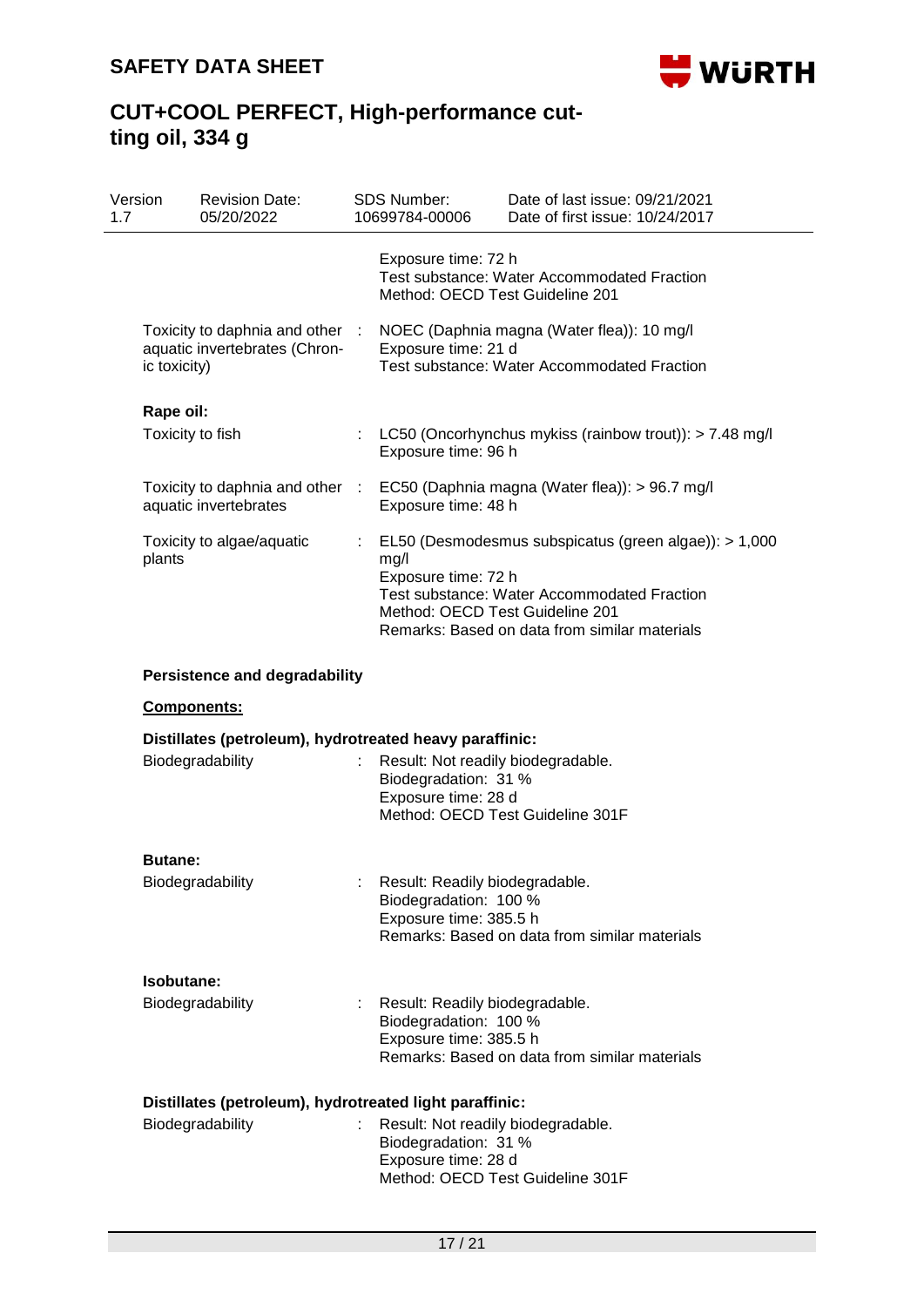

## **CUT+COOL PERFECT, High-performance cutting oil, 334 g**

| Version<br>1.7 | <b>Revision Date:</b><br>05/20/2022                          |    | <b>SDS Number:</b><br>10699784-00006                                              | Date of last issue: 09/21/2021<br>Date of first issue: 10/24/2017 |
|----------------|--------------------------------------------------------------|----|-----------------------------------------------------------------------------------|-------------------------------------------------------------------|
|                | Rape oil:<br>Biodegradability                                |    | Result: Readily biodegradable.<br>Biodegradation: 67 %<br>Exposure time: 29 d     | Remarks: Based on data from similar materials                     |
|                | Propane:<br>Biodegradability                                 |    | Result: Readily biodegradable.<br>Biodegradation: 100 %<br>Exposure time: 385.5 h | Remarks: Based on data from similar materials                     |
|                | <b>Bioaccumulative potential</b>                             |    |                                                                                   |                                                                   |
|                | Components:                                                  |    |                                                                                   |                                                                   |
|                | <b>Butane:</b><br>Partition coefficient: n-<br>octanol/water |    | log Pow: 2.31                                                                     |                                                                   |
|                | Isobutane:<br>Partition coefficient: n-<br>octanol/water     |    | log Pow: 2.8                                                                      |                                                                   |
|                | Rape oil:                                                    |    |                                                                                   |                                                                   |
|                | Partition coefficient: n-<br>octanol/water                   | ÷. | log Pow: > 4<br>Remarks: Expert judgment                                          |                                                                   |
|                | <b>Mobility in soil</b>                                      |    |                                                                                   |                                                                   |
|                | No data available<br><b>Other adverse effects</b>            |    |                                                                                   |                                                                   |
|                | No data available                                            |    |                                                                                   |                                                                   |

### **SECTION 13. DISPOSAL CONSIDERATIONS**

| <b>Disposal methods</b> |                                                                                                                                                                                                                                                                                                                                                                                                                                                                                                                    |
|-------------------------|--------------------------------------------------------------------------------------------------------------------------------------------------------------------------------------------------------------------------------------------------------------------------------------------------------------------------------------------------------------------------------------------------------------------------------------------------------------------------------------------------------------------|
| Waste from residues     | Dispose of in accordance with local regulations.                                                                                                                                                                                                                                                                                                                                                                                                                                                                   |
| Contaminated packaging  | Empty containers should be taken to an approved waste<br>handling site for recycling or disposal.<br>Empty containers retain residue and can be dangerous.<br>Do not pressurize, cut, weld, braze, solder, drill, grind, or ex-<br>pose such containers to heat, flame, sparks, or other sources<br>of ignition. They may explode and cause injury and/or death.<br>If not otherwise specified: Dispose of as unused product.<br>Please ensure aerosol cans are sprayed completely empty<br>(including propellant) |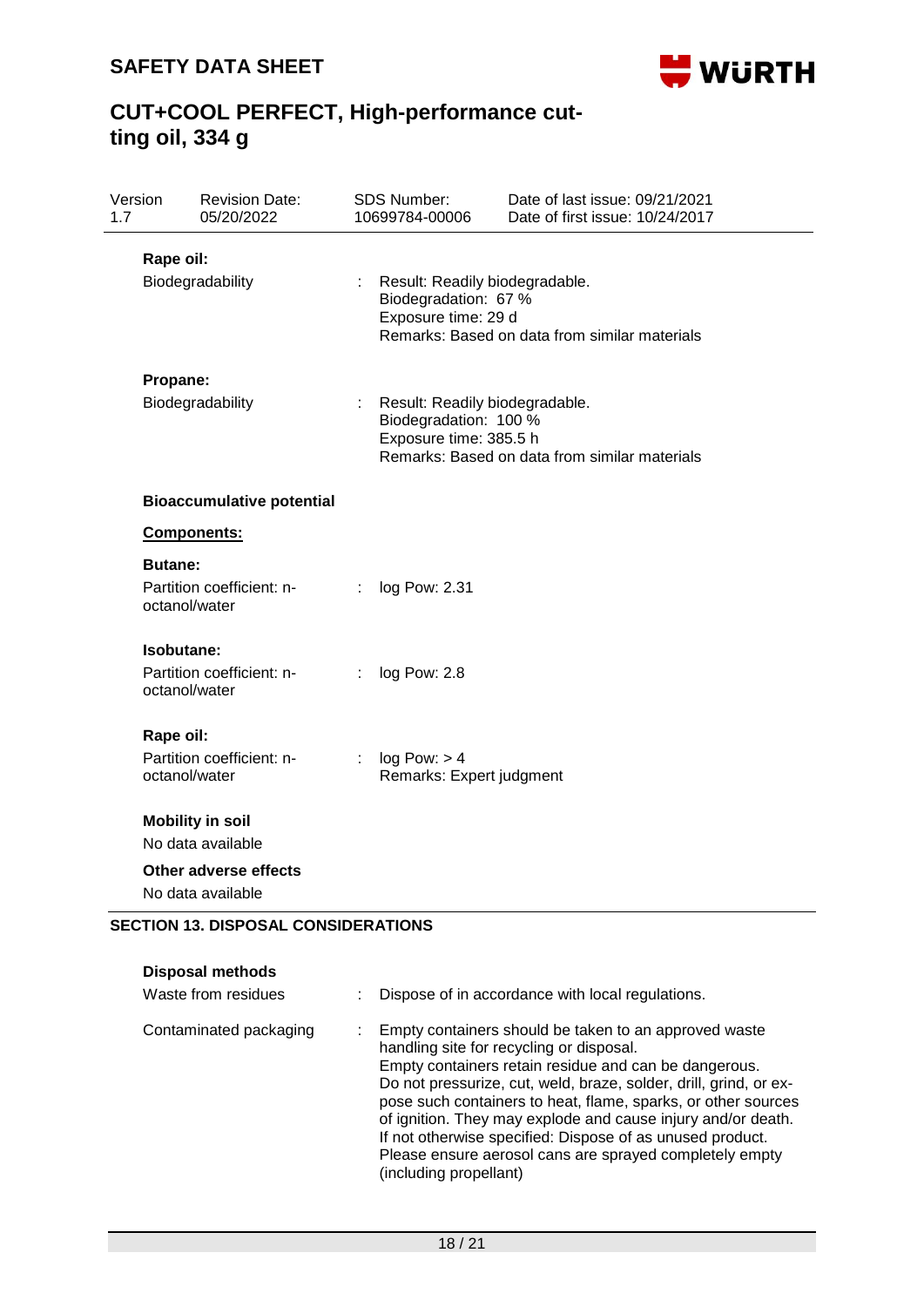

| Version | <b>Revision Date:</b> | SDS Number:    | Date of last issue: 09/21/2021  |
|---------|-----------------------|----------------|---------------------------------|
| 1.7     | 05/20/2022            | 10699784-00006 | Date of first issue: 10/24/2017 |

### **SECTION 14. TRANSPORT INFORMATION**

#### **International Regulations**

| <b>UNRTDG</b><br>UN number<br>Proper shipping name<br>Class<br>Packing group<br>Labels                                                                                                 | t.<br>$\sim$                      | UN 1950<br>: AEROSOLS<br>2.1<br>: Not assigned by regulation<br>2.1                                                 |
|----------------------------------------------------------------------------------------------------------------------------------------------------------------------------------------|-----------------------------------|---------------------------------------------------------------------------------------------------------------------|
| <b>IATA-DGR</b><br>UN/ID No.<br>Proper shipping name<br>Class<br>Packing group<br>Labels<br>Packing instruction (cargo<br>aircraft)<br>Packing instruction (passen- :<br>ger aircraft) | $\mathbb{R}^{\mathbb{Z}}$<br>t in | $\therefore$ UN 1950<br>: Aerosols, flammable<br>2.1<br>Not assigned by regulation<br>Flammable Gas<br>: 203<br>203 |
| <b>IMDG-Code</b><br>UN number<br>Proper shipping name                                                                                                                                  | $\mathbf{r}_{\mathrm{max}}$       | $\therefore$ UN 1950<br><b>AEROSOLS</b>                                                                             |
| Class<br>Packing group<br>Labels<br>EmS Code<br>Marine pollutant                                                                                                                       |                                   | $\therefore$ 2.1<br>Not assigned by regulation<br>2.1<br>$F-D$ , S-U<br>no                                          |

**Transport in bulk according to Annex II of MARPOL 73/78 and the IBC Code**

Not applicable for product as supplied.

#### **Domestic regulation**

| <b>TDG</b><br>UN number<br>Proper shipping name                         |   | <b>UN 1950</b><br>: AEROSOLS                                              |
|-------------------------------------------------------------------------|---|---------------------------------------------------------------------------|
| Class<br>Packing group<br>Labels<br><b>ERG Code</b><br>Marine pollutant | ٠ | $\therefore$ 2.1<br>Not assigned by regulation<br>$\cdot$ 21<br>126<br>no |

### **Special precautions for user**

The transport classification(s) provided herein are for informational purposes only, and solely based upon the properties of the unpackaged material as it is described within this Safety Data Sheet. Transportation classifications may vary by mode of transportation, package sizes, and variations in regional or country regulations.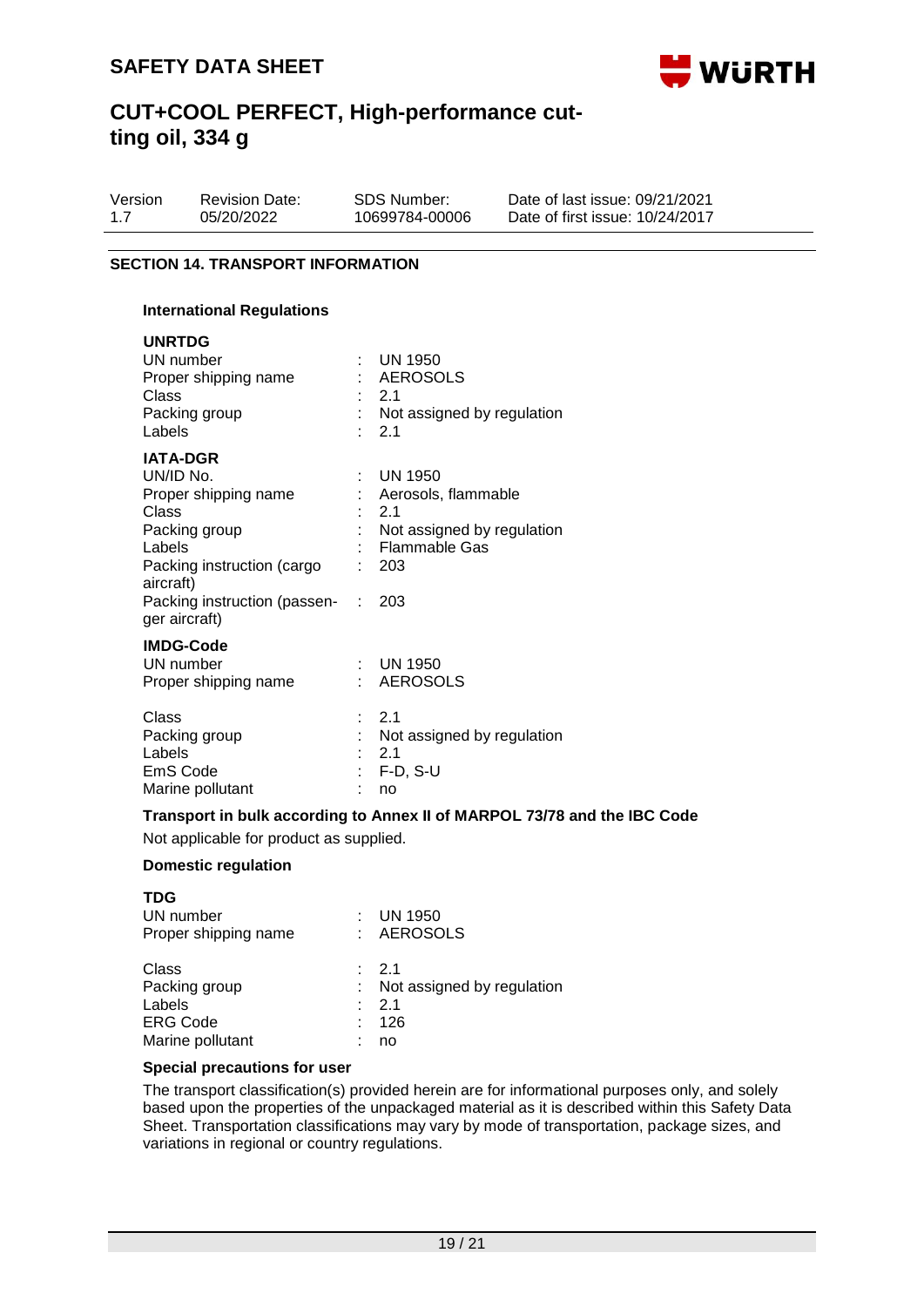

| Version | <b>Revision Date:</b> | SDS Number:    | Date of last issue: 09/21/2021  |
|---------|-----------------------|----------------|---------------------------------|
| 1.7     | 05/20/2022            | 10699784-00006 | Date of first issue: 10/24/2017 |

#### **SECTION 15. REGULATORY INFORMATION**

#### **The ingredients of this product are reported in the following inventories:**

| DSL |  | : All chemical substances in this product comply with the CEPA |  |
|-----|--|----------------------------------------------------------------|--|
|     |  | 1999 and NSNR and are on or exempt from listing on the         |  |
|     |  | Canadian Domestic Substances List (DSL).                       |  |

#### **SECTION 16. OTHER INFORMATION**

| <b>Full text of other abbreviations</b> |                                                                                                                                                   |
|-----------------------------------------|---------------------------------------------------------------------------------------------------------------------------------------------------|
| ACGIH                                   | USA. ACGIH Threshold Limit Values (TLV)                                                                                                           |
| CA AB OEL                               | Canada. Alberta, Occupational Health and Safety Code (table<br>$2:$ OEL)                                                                          |
| CA BC OEL                               | Canada, British Columbia OEL                                                                                                                      |
| CA QC OEL                               | Québec. Regulation respecting occupational health and safe-<br>ty, Schedule 1, Part 1: Permissible exposure values for air-<br>borne contaminants |
| ACGIH / TWA                             | 8-hour, time-weighted average                                                                                                                     |
| ACGIH / STEL                            | Short-term exposure limit                                                                                                                         |
| CA AB OEL / TWA                         | 8-hour Occupational exposure limit                                                                                                                |
| CA AB OEL / STEL                        | 15-minute occupational exposure limit                                                                                                             |
| CA BC OEL / TWA                         | 8-hour time weighted average                                                                                                                      |
| CA QC OEL / TWAEV                       | Time-weighted average exposure value                                                                                                              |
| CA QC OEL / STEV                        | Short-term exposure value                                                                                                                         |

AIIC - Australian Inventory of Industrial Chemicals; ANTT - National Agency for Transport by Land of Brazil; ASTM - American Society for the Testing of Materials; bw - Body weight; CMR - Carcinogen, Mutagen or Reproductive Toxicant; DIN - Standard of the German Institute for Standardisation; DSL - Domestic Substances List (Canada); ECx - Concentration associated with x% response; ELx - Loading rate associated with x% response; EmS - Emergency Schedule; ENCS - Existing and New Chemical Substances (Japan); ErCx - Concentration associated with x% growth rate response; ERG - Emergency Response Guide; GHS - Globally Harmonized System; GLP - Good Laboratory Practice; IARC - International Agency for Research on Cancer; IATA - International Air Transport Association; IBC - International Code for the Construction and Equipment of Ships carrying Dangerous Chemicals in Bulk; IC50 - Half maximal inhibitory concentration; ICAO - International Civil Aviation Organization; IECSC - Inventory of Existing Chemical Substances in China; IMDG - International Maritime Dangerous Goods; IMO - International Maritime Organization; ISHL - Industrial Safety and Health Law (Japan); ISO - International Organisation for Standardization; KECI - Korea Existing Chemicals Inventory; LC50 - Lethal Concentration to 50 % of a test population; LD50 - Lethal Dose to 50% of a test population (Median Lethal Dose); MARPOL - International Convention for the Prevention of Pollution from Ships; n.o.s. - Not Otherwise Specified; Nch - Chilean Norm; NO(A)EC - No Observed (Adverse) Effect Concentration; NO(A)EL - No Observed (Adverse) Effect Level; NOELR - No Observable Effect Loading Rate; NOM - Official Mexican Norm; NTP - National Toxicology Program; NZIoC - New Zealand Inventory of Chemicals; OECD - Organization for Economic Co-operation and Development; OPPTS - Office of Chemical Safety and Pollution Prevention; PBT - Persistent, Bioaccumulative and Toxic substance; PICCS - Philippines Inventory of Chemicals and Chemical Substances; (Q)SAR - (Quantitative) Structure Activity Relationship; REACH - Regulation (EC) No 1907/2006 of the European Parliament and of the Council concerning the Registration, Evaluation, Authorisation and Restriction of Chemicals; SADT - Self-Accelerating Decomposition Tempera-